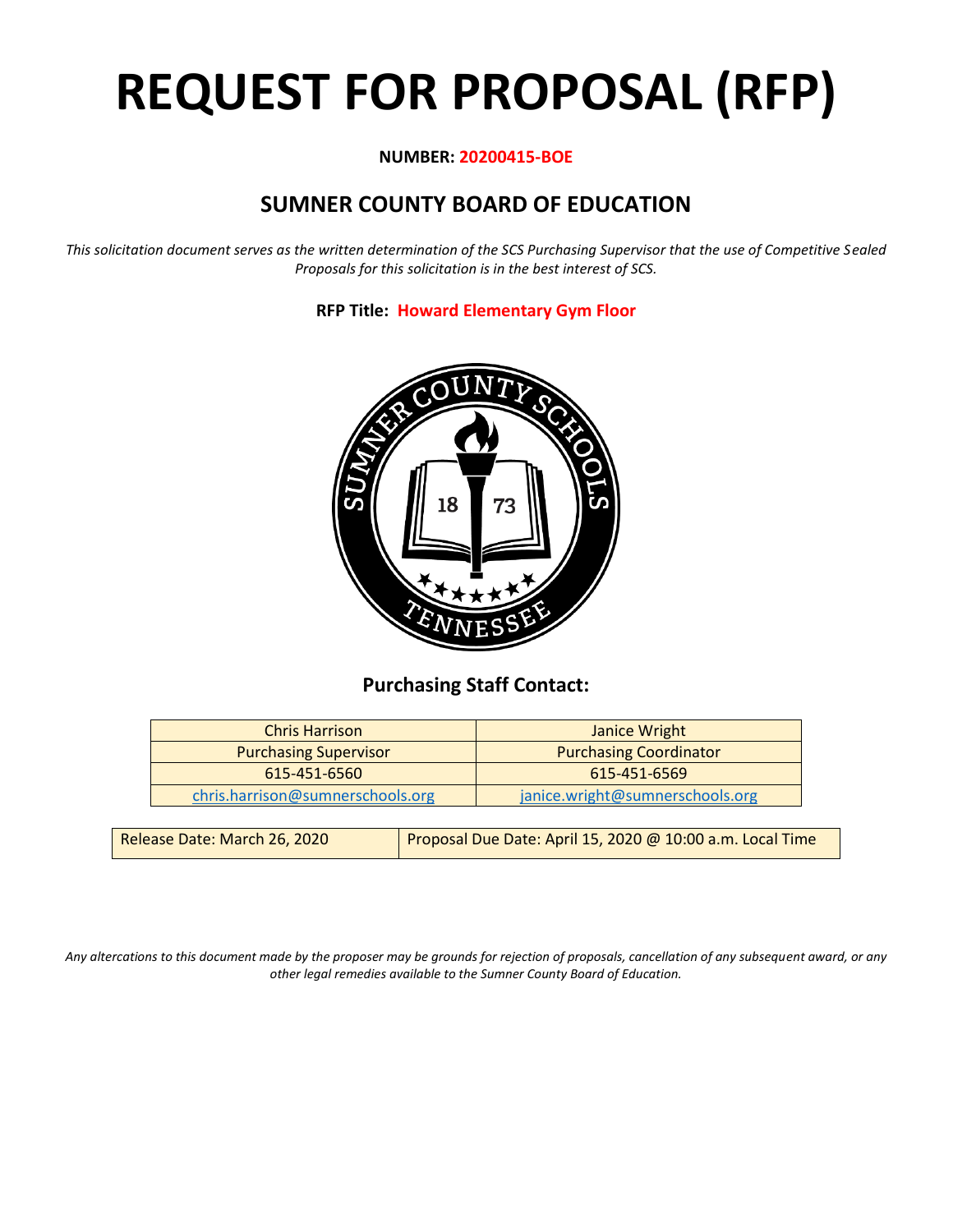# **NOTICE TO PROPOSERS**

There may be one or more amendments to this RFP. In order to receive communication for any such amendments issued specifically to this RFP, the proposer must provide a Notice of Intent to Propose to the Sumner County Board of Education (SCS) Purchasing Department. The proposer must utilize this form when submitting notice. The notice may be sent by email to: Purchasing Office, purchasing@sumnerschools.org. SCS will send amendments only to those proposers which complete and return this information by the deadline list in the RFP Schedule of Events (Section 4).

| <b>RFP Number:</b>      | 20200415-BOE Howard Elementary Gym Floor                          |
|-------------------------|-------------------------------------------------------------------|
| Company Name:           |                                                                   |
| <b>Mailing Address:</b> |                                                                   |
|                         |                                                                   |
|                         |                                                                   |
| Phone Number:           |                                                                   |
| <b>Contact Person:</b>  | <u> 1989 - Johann Stoff, amerikansk politiker (d. 1989)</u>       |
| <b>Email Address:</b>   |                                                                   |
|                         |                                                                   |
| Authorized Signature    |                                                                   |
| <b>Printed Name</b>     | <u> 1989 - Johann John Stone, mars eta biztanleria (h. 1989).</u> |
| Date                    |                                                                   |

Emailed amendments will be sent in a Microsoft Word (Office for Windows) or Portable Document Format (pdf) format. Any alterations to the document made by the proposer may be grounds for rejection of proposal, cancellation of any subsequent award or any other legal remedies available to the Sumner County Board of Education.

Amendments will also be posted on the SCS website **https://sumnerschools.org/index.php/current-bids-and-rfps** and attached to the solicitation listing as a PDF or WORD file. Check the particular solicitation on the Current Bids and RFPs webpage for any posted amendments.

By completing and returning this form, the Proposer has expressed its intent to provide a proposal for **20200415-BOE Howard Elementary Gym Floor.**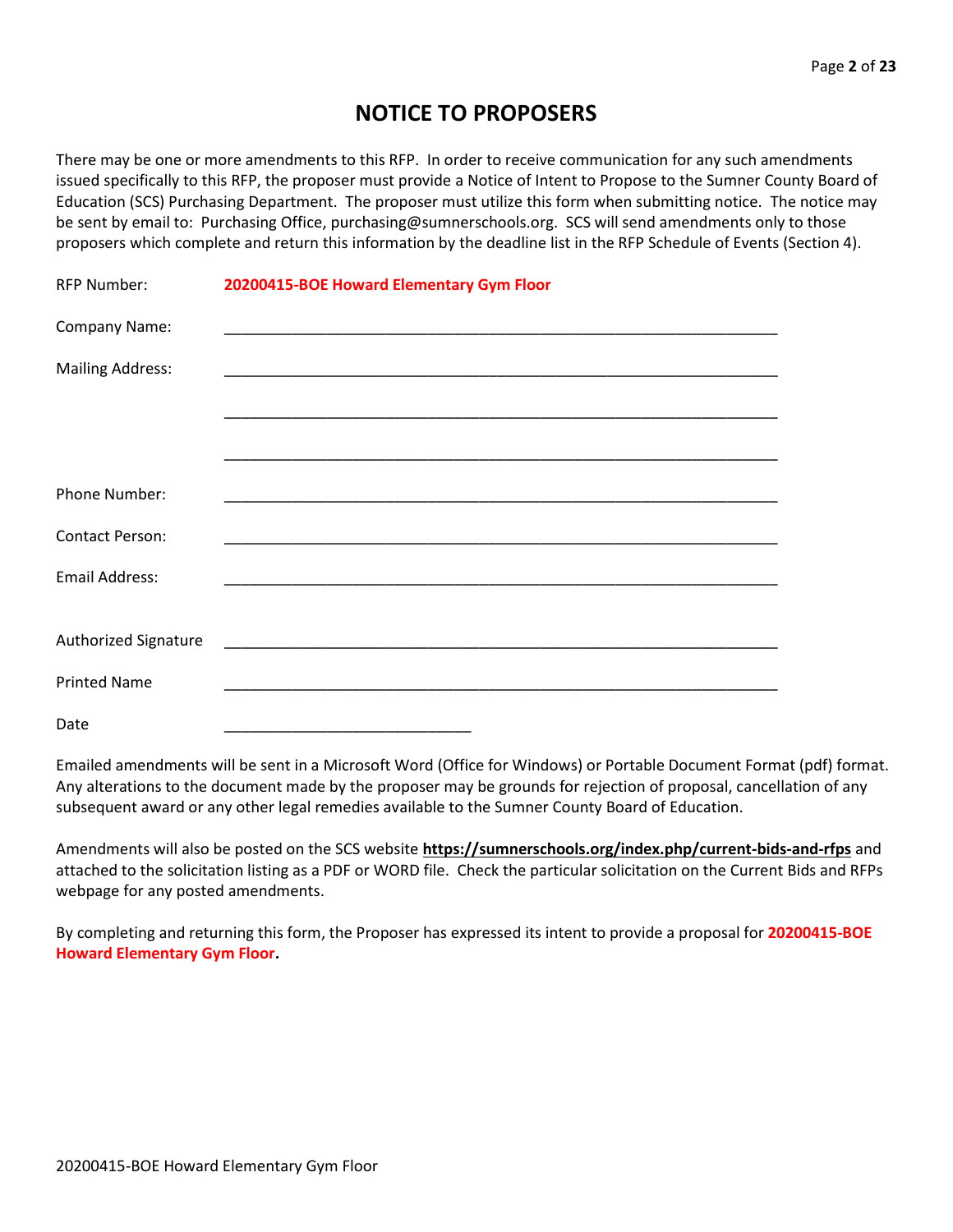# **TABLE OF CONTENTS**

- 1. Introduction/Overview
	- 1.1. Purpose
	- 1.2. Contact Information
- 2. Requirements
	- 2.1. Scope of Work/Specifications
	- 2.2. Contactor Obligations
- 3. Source Selection and Contract Award
- 4. Schedule of Events
- 5. Instructions for Proposal
	- 5.1. Required Forms
	- 5.2. New Vendors
	- 5.3. Acknowledgement of Insurance Requirements
	- 5.4. Clarification and Interpretation of RFP
	- 5.5. Proposal Package
	- 5.6. Delivery of Proposals
	- 5.7. Evaluation of Proposals
	- 5.8. Request for Clarification of Proposals
	- 5.9. Protests
- 6. Attachments
	- 6.1. Contact Information
	- 6.2. Bid Form/Certification
	- 6.3. References
	- 6.4. Certification Regarding Debarment or Suspension
	- 6.5. Condition of Submitting Proposal
	- 6.6. Statement of Non-Collusion
	- 6.7. Attestation Re Personnel
	- 6.8. Drug Free Workplace Affidavit
	- 6.9. IRS Form W-9
		- \**An online, fillable version can be found at https://www.irs.gov/pub/irs-pdf/fw9.pdf*
	- 6.10. Standard Terms & Conditions
	- 6.11. Vendor Checklist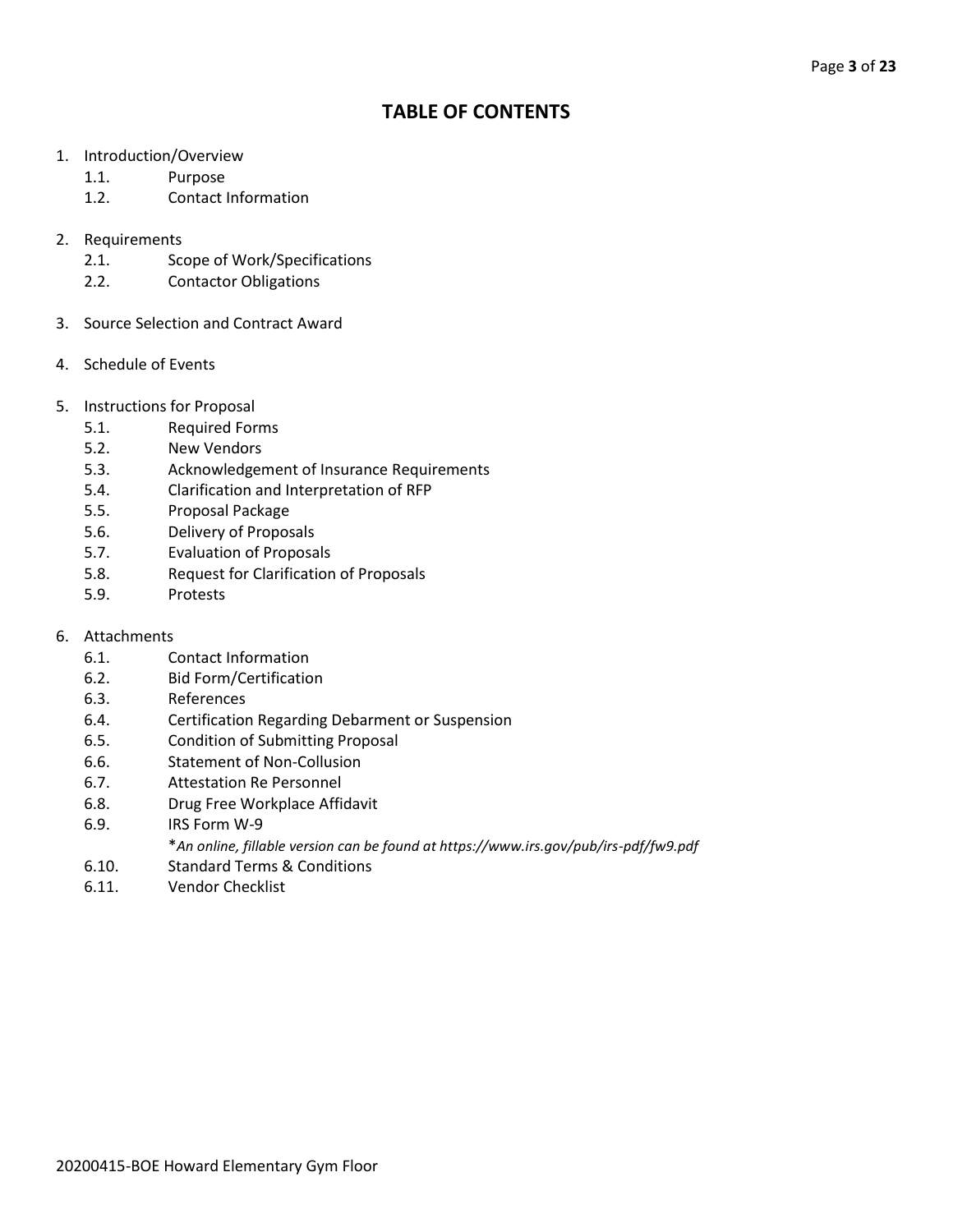#### 1. Introduction/Overview

#### 1.1. Purpose

The Sumner County Board of Education (SCS) is requesting sealed proposals for providing and installing a rubber flooring surface in the gym of Howard Elementary, as specified herein.

#### 1.2. Contact Information

Unauthorized contact regarding this RFP with employees or officials of SCS other than the Purchasing Supervisor named below may result in disqualification from this procurement process.

Interested parties must direct all communication regarding this RFP to the Purchasing Supervisor, who is SCSs only official point of contact for this RFP.

| <b>RFP Procedures</b>            | <b>Project Manager</b> |
|----------------------------------|------------------------|
| <b>Chris Harrison</b>            |                        |
| <b>Purchasing Supervisor</b>     |                        |
| 1500 Airport Road                |                        |
| Gallatin, TN 37066               |                        |
| chris.harrison@sumnerschools.org |                        |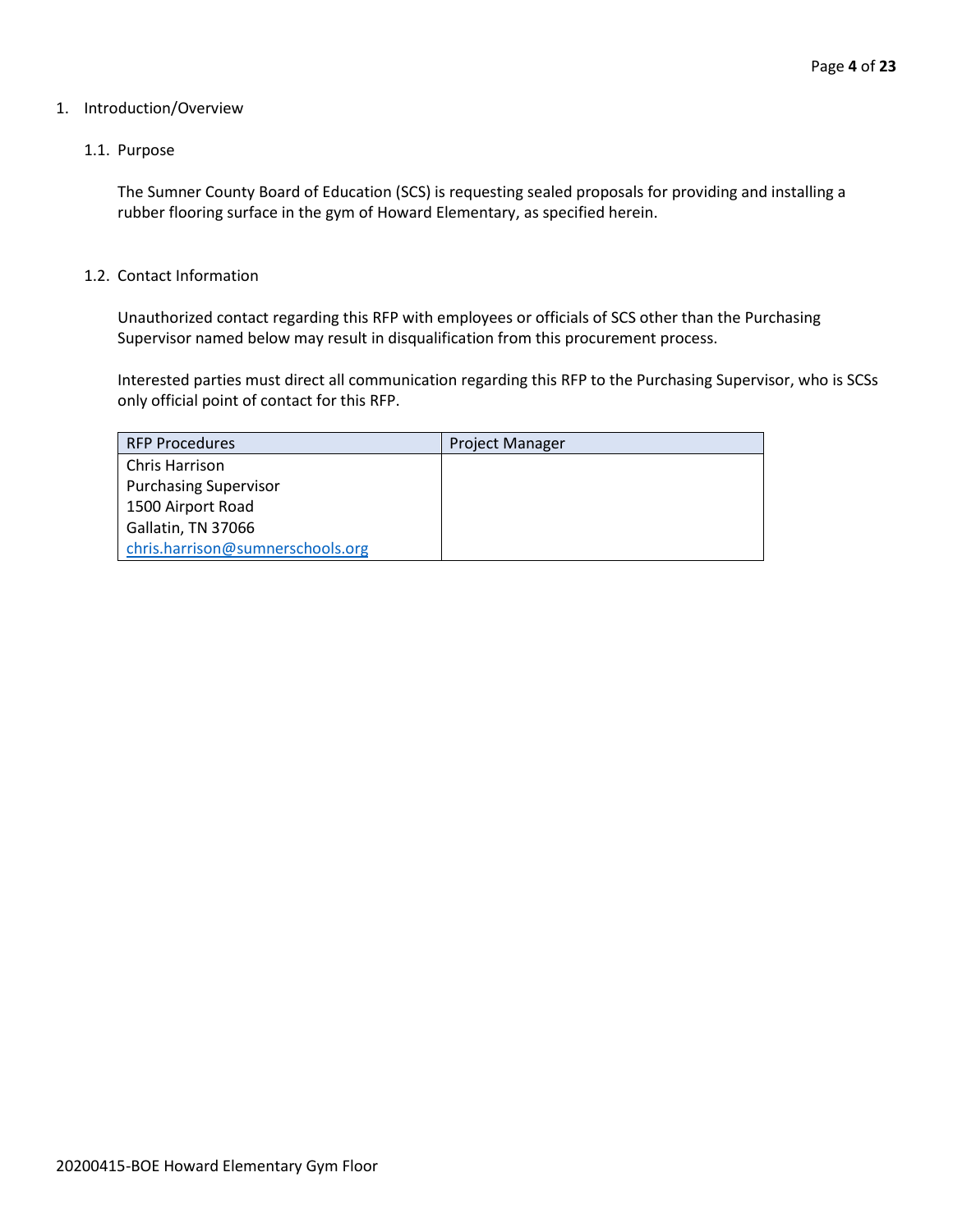#### 2. Requirements

2.1. Scope of Work / Specifications

SCS has selected the Tarkett Sports Omnisports 7.1 mm indoor multipurpose surfacing system as its' preferred product. SCS shall accept proposals for equivalent products.

#### **A. SUBMITTAL**

- 1. Product Data
	- Manufacturer's brochures, specifications and installation instructions.
- 2. Floor Design
	- Layout of proposed flooring including game lines and center logo (see below).



- Seam Diagram, if applicable.
- 3. References
	- The Proposer must reference a minimum of three (3) completed projects similar in size, type and scope.

#### **B. QUALITY ASSURANCE**

- 1. Qualifications
	- The proposed product shall have been in production for a minimum of ten (10) years.
	- The installer shall be experienced and competent in the techniques required by the manufacturer to install the proposed surfacing.
	- The installer shall have a minimum of five (5) years experience in the field installing the proposed surfacing.
- 2. Certifications
	- The installer must submit certification, from the surfacing manufacturer, attesting that they are an approved installer of the proposed surfacing.

## **C. PROJECT/SITE CONDITIONS**

- 1. It is the responsibility of the installer to ensure that the site conditions are suitable for the installation of the proposed surfacing.
- 2. The installer must verify that the existing concrete slab meets the manufacturer's guidelines. Cracks, grooves, voids, depressions or other minor imperfections that will impede the installation must be repaired by the installer following the manufacturer's guidelines.
- 3. It is the responsibility of the installer to remove all construction debris from the premises. Use of SCS receptacles or dumpsters is prohibited.
- 4. The project floor dimensions are approximately 83' x 60'. It is the responsibility of the installer to field verify the dimensions for accuracy prior to submitting a proposal.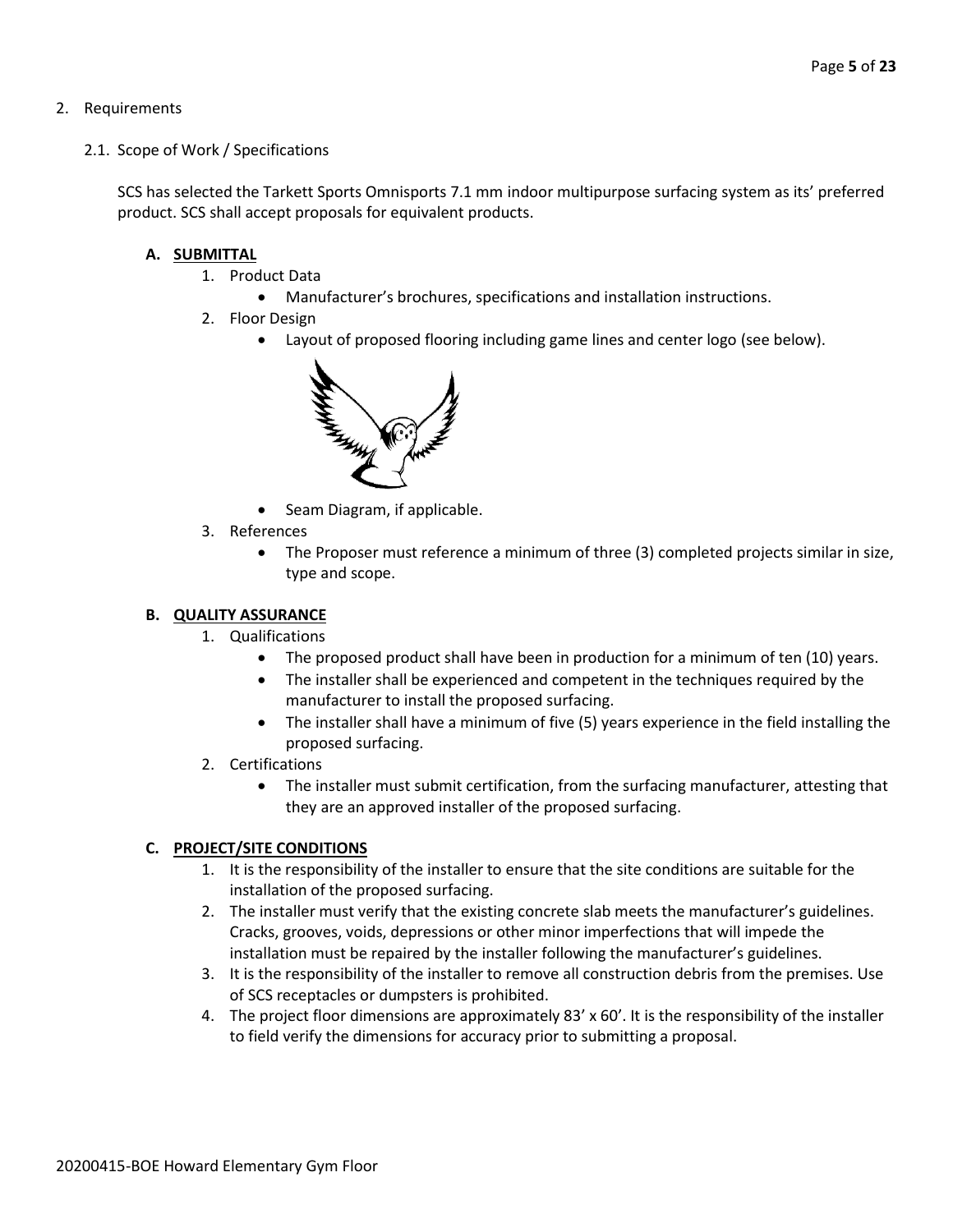## **D. INSTALLATION**

- 1. The installation shall be in strict compliance with the surfacing manufacturer's written instructions.
- 2. The installer shall install the surfacing minimizing cross seams. Provide a seam diagram for approval prior to installation, if applicable.
- 3. It is the responsibility of the installer to ensure that the slab is free of dust, dirt, debris or any other material that will impair proper adhesion of the proposed surfacing.

# **E. WARRANTY**

- 1. Must be provided by the product manufacturer. Third party warranties will not be accepted.
- 2. Must provide for repair or replacement including labor for products that fails within specified warranty period.
- 3. Failures include, but is not limited to, the following:
	- Materials manufacturing defects.
- 4. Manufacturer's Warranty Period: 15 years, from date of substantial completion, for material defects.
- 5. Installers Warranty period: 2 years, from date of substantial completion, for poor workmanship or faulty installation. Warranty includes cost for repair (materials & labor) or replacement (materials & labor) of surfacing.
- 2.2. Standard Contractor Obligations
	- Shall provide and obtain all necessary materials, equipment and labor to perform all items listed in the Scope of Work.
	- Shall provide and obtain all necessary permits and schedule all necessary inspections with Local, County, etc. agencies as required by law.
	- Shall dispose of all generated waste materials in compliance with all Local, State and Federal guidelines, regulations and requirements.
	- Shall have property trained and experienced staff to facilitate the services specified in the Scope of Work. If applicable, the Contractor shall provide documentation that staff has received the manufacturers' certification to complete the services specified in the Statement of Work.
- 3. Source Selection and Contract Award
	- Award(s), if made, will be made to the Responsive and Responsible proposer(s) whose proposal is most advantageous to SCS, taking into consideration price and the other evaluation criteria set forth in the RFP.
		- o General Criteria to be determined "Responsive"
			- Does the proposal include all required information, included completed attachment forms and affidavits?
			- Was the proposal delivered on or before the stated deadline? Did it include the required number of copies (hard & electronic)?
		- o General Criteria to be determined "Responsible"
			- Does the Proposer demonstrate an understanding of SCSs needs and proposed approach to the project?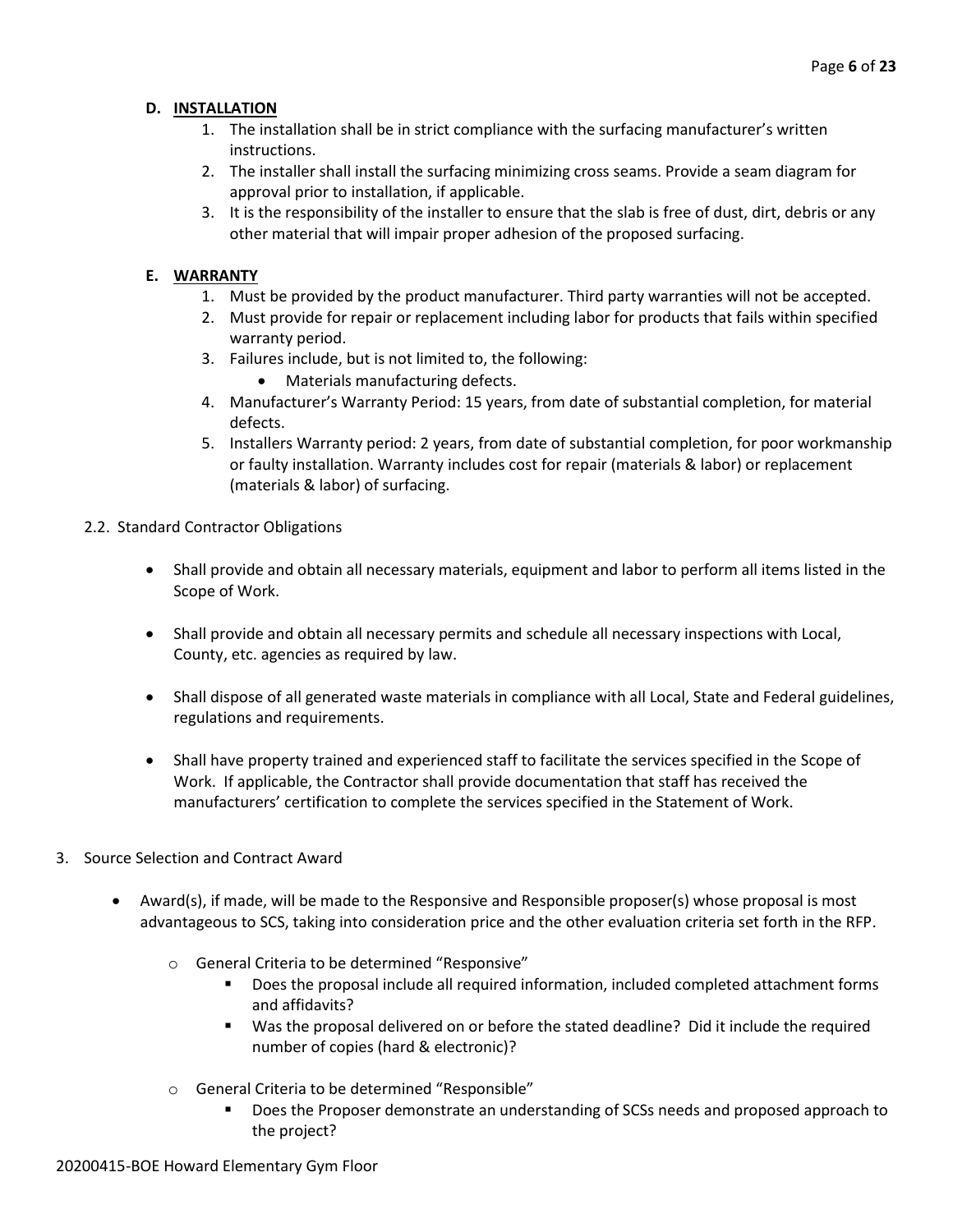- Does the Proposer possess the ability, capacity, skill and financial resources to provide the service?
- Can the Proposer take upon itself the responsibilities set forth in the RFP and produce the required outcomes in a timely fashion?
- Does the Proposer have the character, integrity, reputation, judgement, experience and efficiency required for the project?
- SCS reserves the right to enter into discussions with Proposers which have submitted proposals determined to be reasonably like of being considered for selection to assure a full understanding of and responsiveness to the RFP requirements. Every effort shall be afforded to assure fair and equal treatment with respect to the opportunity for discussion and/or revision of their respective proposals.
- Upon mutual agreement by both parties, SCS shall grant the right to extend the terms, conditions and prices of contract(s) awarded from this RFP to other Institutions (such as State, Local and/or Public Agencies) who express an interest in participating in any contract that results from this RFP. Each of the "piggyback" Institutions will issue their own purchasing documents for purchase of the goods/services. Proposer agrees that SCS shall bear no responsibility or liability for any agreements between Proposer and the other Institution(s) who desire to exercise this option.

#### 4. Schedule of Events

| <b>RFP Issued</b>                            | March 26, 2020                         |
|----------------------------------------------|----------------------------------------|
| <b>Site Visit</b> scheduled and completed by | April 9, 2020                          |
| <b>Questions DEADLINE</b>                    | April 9, 2020                          |
| <b>RFP Submission DEADLINE</b>               | April 15, 2020 @ 10:00 a.m. Local Time |

## 5. Instructions for Proposal

#### 5.1. Required Forms

- Proposer must complete and submit the Attachments in Section 6. Attachments may be omitted depending on the RFP requirements. Refer to the Table of Contents for omitted Attachments.
- Evidence of a valid State of Tennessee Business License and/or Sumner County Business License.
- For all vendors with annual purchases in excess of \$50,000; a Sumner County Business License must be on file with the SCS Finance Department. Evidence of the license must be provided within ten (10) working days following notification of award; otherwise, SCS may rescind its acceptance of the Proposer's proposal.
- Copy of State of Tennessee License (if applicable) in respective field.
- If applicable, the Proposer must include a copy of the contract(s) the Proposer will submit to be signed.

## 5.2. New Vendors

• To comply with Internal Revenue Service requirements, all vendors who perform any type of service are required to have a current IRS Form W-9 on file with the SCS Finance Department. It is a mandatory requirement to complete the IRS Form W-9 (Attachment 6.9) included in this RFP.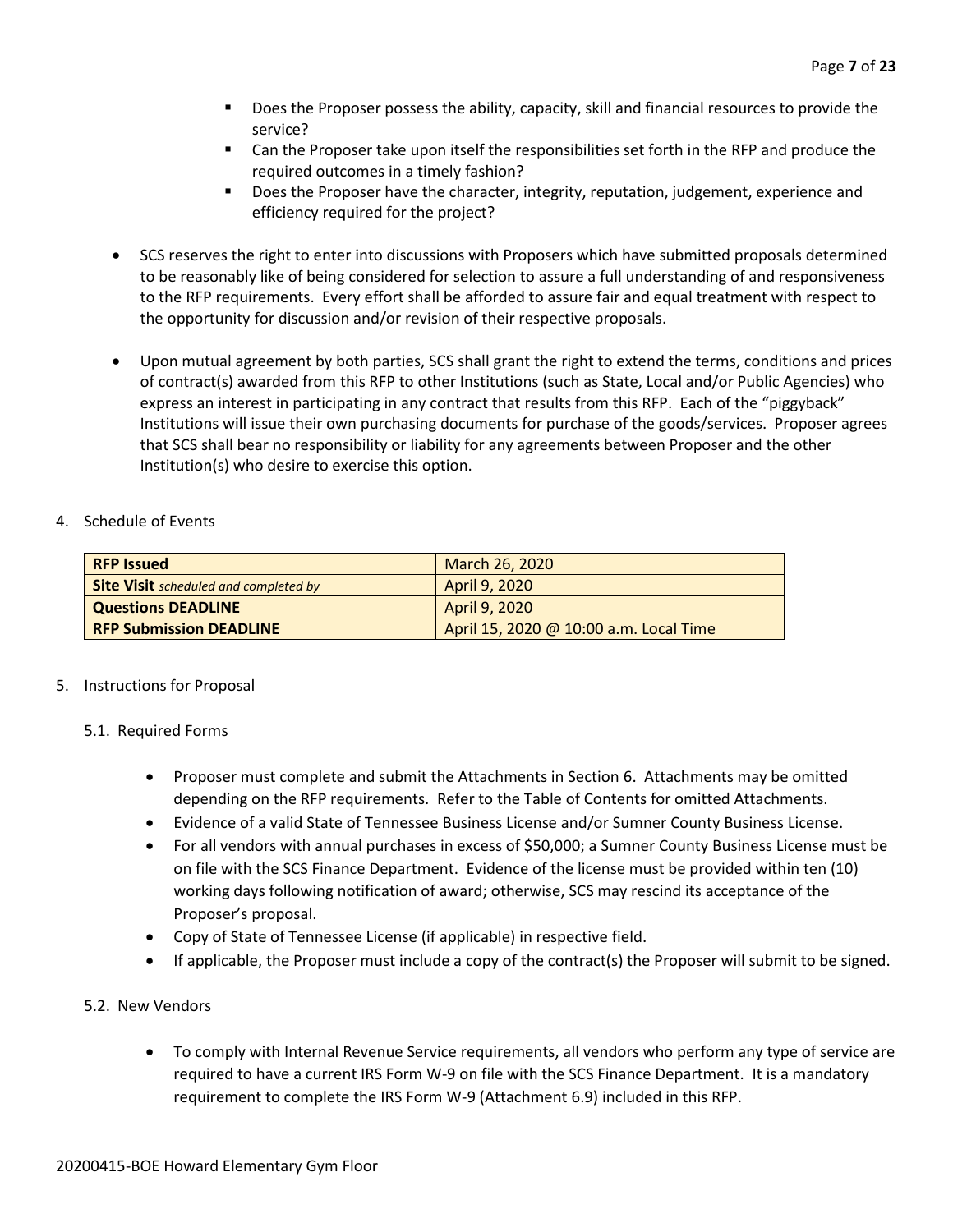- To comply with the **Tennessee Lawful Employment Act (50-1-702 and 50-1-703)**, non-employees (individuals paid directly by the employer in exchange for the individual's labor or services) must have on file one (1) of the following documents:
	- o A valid Tennessee driver's license or photo identification;
	- $\circ$  A valid driver's license or photo identification from another state where the license requirements are at least as strict as those in Tennessee;
	- o A birth certificate issued by a U.S. state, jurisdiction or territory;
	- o A U.S. government issued certified birth certificate;
	- o A valid, unexpired U.S. passport;
	- o A U.S. certificate of birth abroad (DS-1350 or FS-545)
	- o A report of birth abroad of a U.S. citizen (FS-240);
	- o A certificate of citizenship (N560 or N561);
	- o A certificate of naturalization (N550, N570 or N578);
	- o A U.S citizen identification card (I-197 or I-179); or
	- o Valid alien registration documentation or other proof of current immigration registration recognized by the United States Department of Homeland Security that contains the individual's complete legal name and current alien admission number or alien file number (or numbers if the individual has more than one number).

#### 5.3. Acknowledgement of Insurance Requirements

By submitting a proposal, Proposer acknowledges that it has read and understands the insurance requirements for the proposal. The Proposer who may have employees, contractors, subcontractors or agents working on SCS properties shall carry current certificates for general and professional liability insurance and for workers' compensation as indicated below. The owner or Principal of each Proposer must also be insured by workers' compensation if they perform any of the services on SCS properties. There will be no exceptions to the insurance requirement. Proposer also understands that the evidence of required insurance must be submitted within fifteen (15) working days following notification of its offer being accepted; otherwise, SCS may rescind its acceptance of the Proposers proposal.

#### • **General Liability**

| General Aggregate | \$2,000,000 |
|-------------------|-------------|
| Each Occurrence   | \$1,000,000 |

#### • **Workers Compensation**

| <b>Workers Compensation</b> | <b>Tennessee Statutory Limits</b> |
|-----------------------------|-----------------------------------|
| <b>Employer's Liability</b> | \$500,000                         |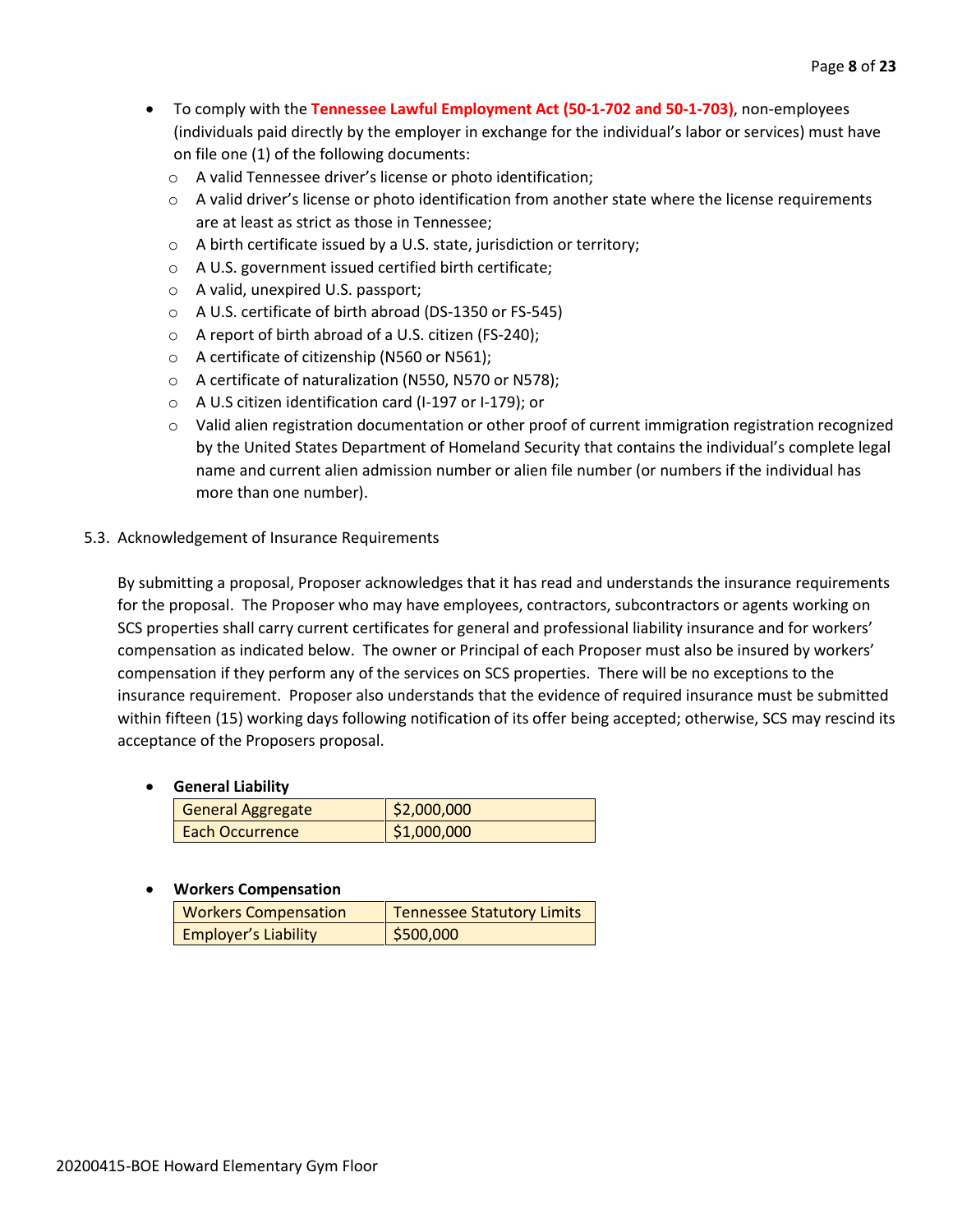5.4. Clarification and Interpretation of RFP

The words "must" and "shall" in the RFP indicate mandatory requirements. Taking exception to any mandatory requirement shall be considered grounds for rejection. There are other requirements that SCS considers important but not mandatory. It is important to respond in a concise manner to each section and submit an itemized list of all exceptions.

5.5. Proposal Package

The package containing the proposal must be sealed and clearly marked on the outside of the package: **"20200415-BOE Howard Elementary Gym Floor" DO NOT OPEN**

All sealed proposals packages must include all of the following. Any sealed proposals are subject to rejection as non-conforming if any applicable item is not included.

- One (1) Complete Original
- One (1) electronic format (CD/USB Drive)
- Original Signature on Original Proposal. NO copied or digital signatures.

The outside of the proposal package must be labeled as follows (if applicable) per **T.C.A § 62-6-119**:

- 1. Name of Company and Principal Owner, Business License Number, Expiration Date and License Classification.
- 2. In addition to Item 1, the same is applicable to masonry contractors if the work performed is > \$100,000.
- 3. In addition to Item 1, the same is applicable to HVAC, electrical, plumbing or A/C contractors if the work performed is > \$25,000.
- 4. In addition to Item 1, the same is applicable plus the Department of Environment & Conservation License Number and Classification, applicable to geothermal contractors if the work performed is > \$25,000.
- 5. If the prime contractor performs the masonry portion of the project or any of the above listed contractor skill sets and the work performed is > \$100,000; it must be so designated.
- 6. Only one (1) contractor in each classification listed shall be written on the bid envelope.
- 5.6. Delivery of Proposals

Sealed proposals will be accepted until **April 15, 2020 @ 10:00 a.m. Local Time**. Proposals received after that time will be deemed invalid. Vendors mailing proposal packages must allow sufficient time to ensure receipt of their package by the time specified. SCS shall not accept proposals via electronic transmission such as email, fax, etc. There will be no exceptions. Proposals will be opened and read aloud. The reading of the bids will begin at **10:00 a.m. Local Time**.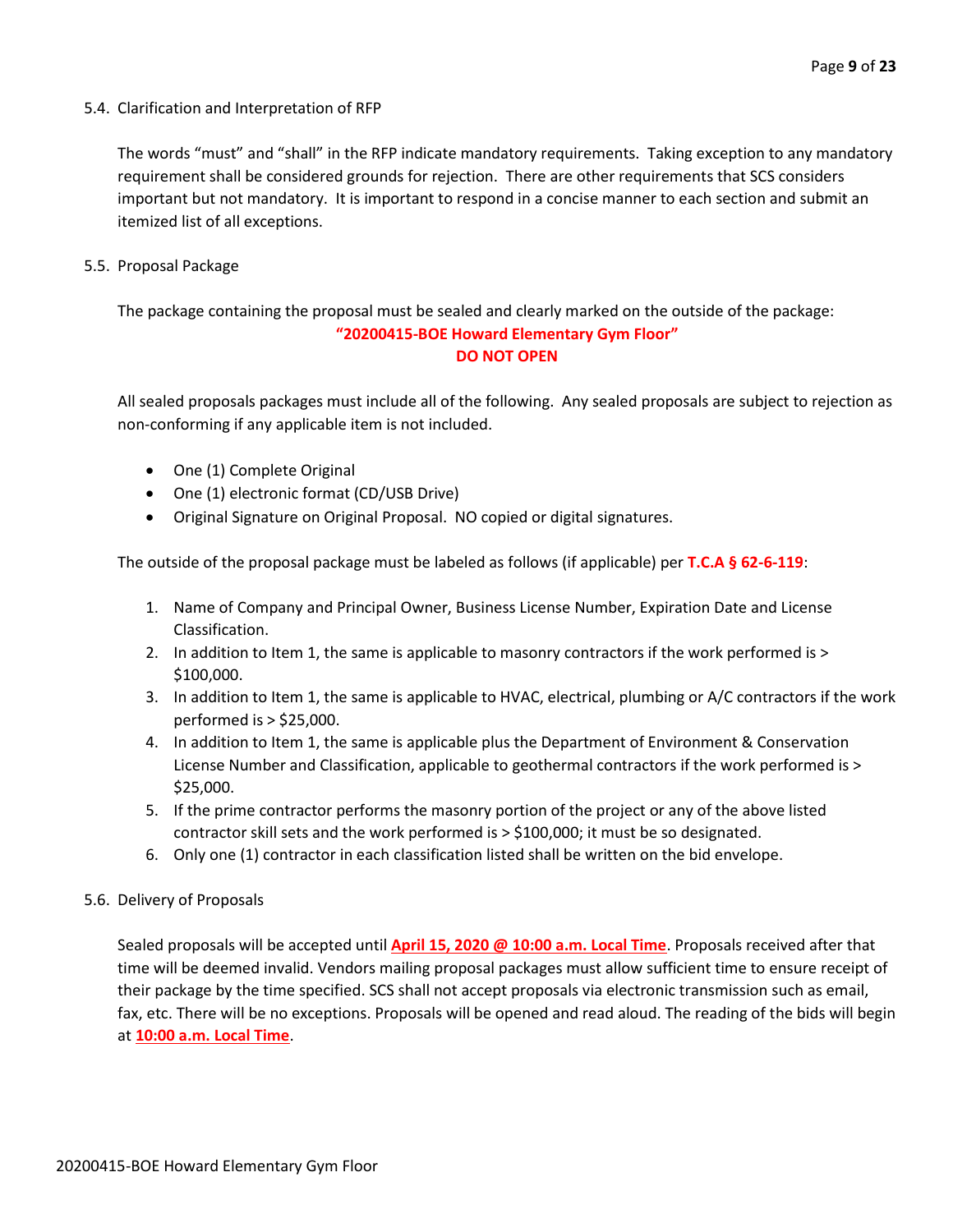Due to the nature of deliveries to the SCS Support Services Facility by carriers such as UPS, FedEx and such like; the proposal package will be accepted if the date and time on the delivery confirmation are indicated to be on or before the Proposal Deadline.

Delivery Address: Sumner County Board of Education Attn: Purchasing Supervisor 1500 Airport Road Gallatin, TN 37066

#### 5.7. Evaluation of Proposals

The SCS Purchasing Supervisor will first examine the proposals to reject those that are clearly non-responsive to the stated requirements. Proposers who are determined to be non-responsive and/or non-responsible will be notified of this determination.

The evaluation process will include the following factors:

- Company Experience and Qualifications
	- o The nature and scope of the Proposers business.
	- o The number of years the Proposer has been licensed to do business.
	- o The number of years the Proposer has been providing the requested services.
	- o How many similarly sized or larger K-12 clients have you contract with?
- Compensation/Price Data
	- o Address all costs associated with performance of the contracted services.
- Past Performance and References
	- $\circ$  Provided a minimum of three (3) client references for similar projects in size and scope successfully completed by Proposer within the last three (3) years. Attachment 6.3.
	- $\circ$  SCS may also consider other sources of pertinent past performance information, including the districts own experience with the Proposer.

#### 5.8. Request for Clarification of Proposals

Requests for clarification of proposals shall be distributed by the Purchasing Supervisor in writing (or email).

#### 5.9. Protests

In the event that any interested party finds any part of the listed specifications, terms or conditions to be discrepant, incomplete or otherwise questionable in any respect; it shall be the responsibility of the concerned party to notify the SCS Purchasing Office of such matters immediately upon receipt of the RFP. All notifications must be sent to the Purchasing Supervisor via email at [purchasing@sumnerschools.org.](mailto:purchasing@sumnerschools.org)

Any actual or prospective Proposer who is aggrieved in connection with the RFP or award of a contract may protest to the Purchasing Supervisor and/or the Sumner County Board of Education at its regularly scheduled meeting.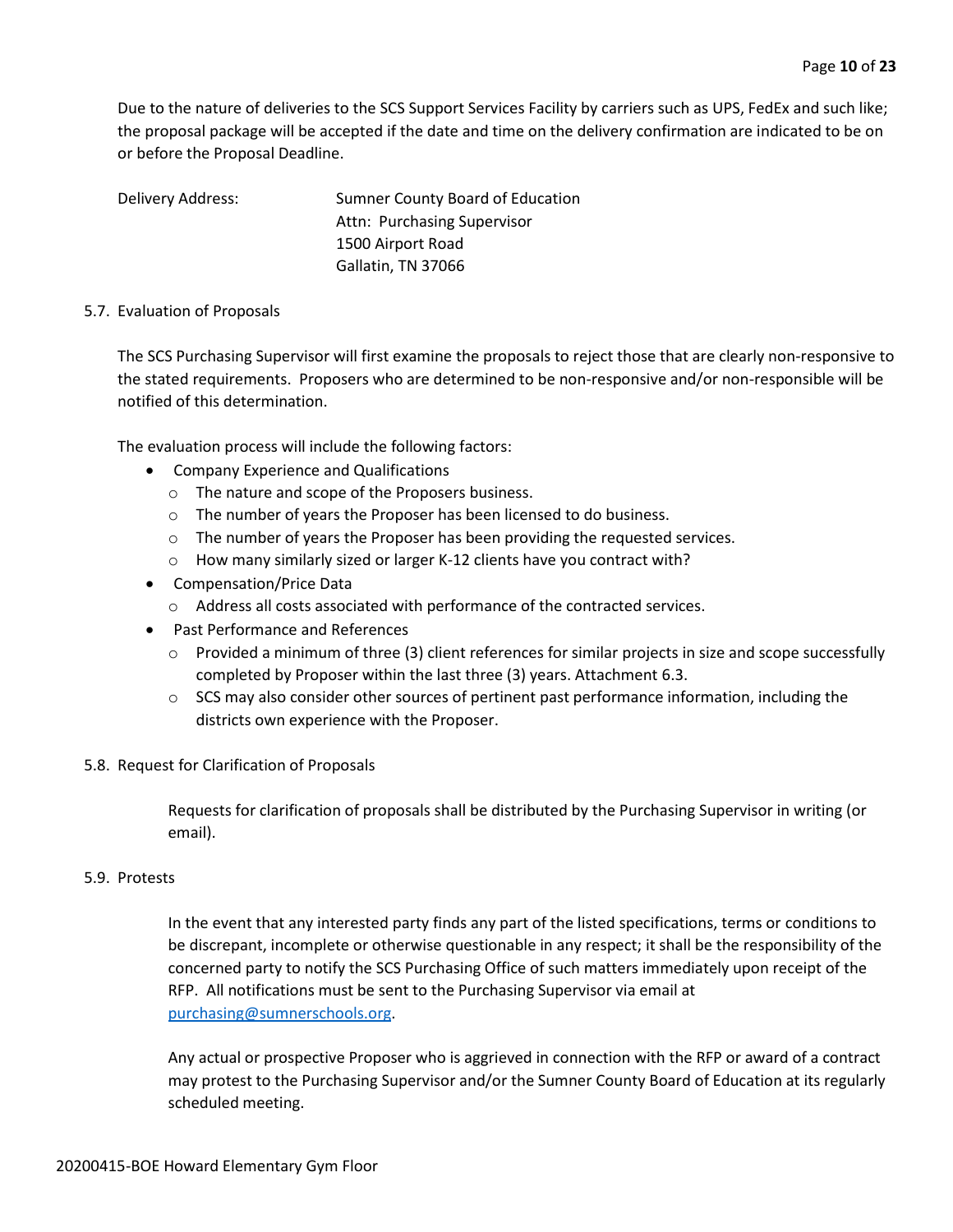#### **ATTACHMENT 6.1 - Contact Information**

| <b>Company Legal Name:</b>                 | <u> 1989 - Johann John Stein, marwolaeth a brenin a brenin a brenin a brenin a brenin a brenin a brenin a brenin</u> |
|--------------------------------------------|----------------------------------------------------------------------------------------------------------------------|
| <b>Company Official Address:</b>           |                                                                                                                      |
|                                            |                                                                                                                      |
| Company Web Site (URL):                    |                                                                                                                      |
|                                            |                                                                                                                      |
|                                            |                                                                                                                      |
| Contact Person for project administration: |                                                                                                                      |
|                                            |                                                                                                                      |
|                                            |                                                                                                                      |
|                                            |                                                                                                                      |
|                                            | (office)                                                                                                             |
|                                            | (mobile)                                                                                                             |
|                                            |                                                                                                                      |
|                                            |                                                                                                                      |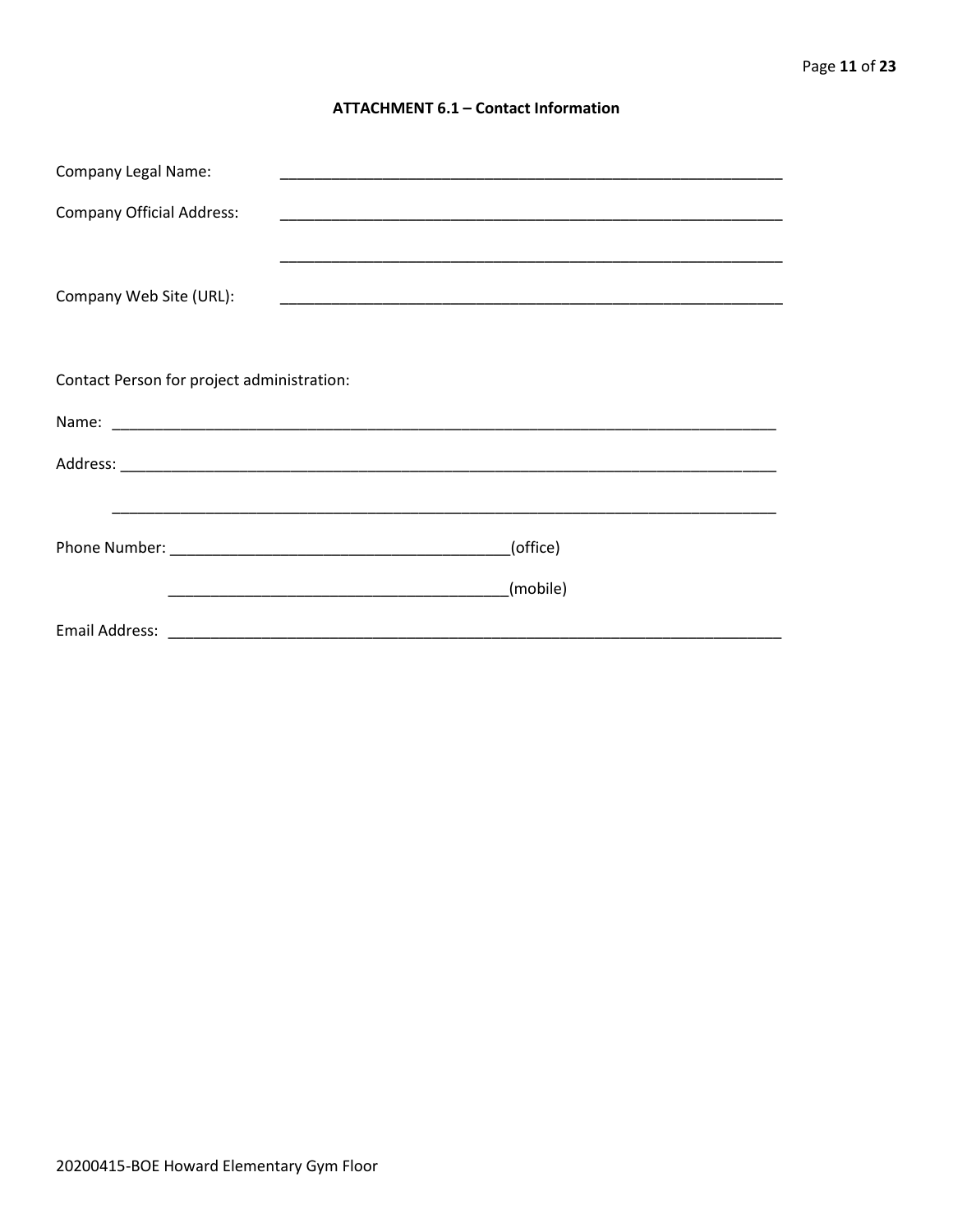

Attn: Purchasing Supervisor 1500 Airport Road Gallatin, TN 37066

#### **ATTACHMENT 6.2 – Bid Form/Certification**

Date  $_$ 

# **TOTAL PROJECT COST \$\_\_\_\_\_\_\_\_\_\_\_\_\_\_\_\_\_\_\_\_\_\_\_\_\_\_\_\_\_\_\_\_\_\_\_**

By checking this box, Proposer agrees that SCS reserves the right to extend the terms, conditions and prices of this contract to other Institutions (such as State, Local and/or Public Agencies) who express an interest in participating in any contract that results from this RFP. Each of the piggyback Institutions will issue their own purchasing documents for the goods/service. Proposer agrees that SCS shall bear no responsibility or liability for any agreements between Proposer and the other Institution(s) who desire to exercise this option.

| (street) | (city, state, zip) |
|----------|--------------------|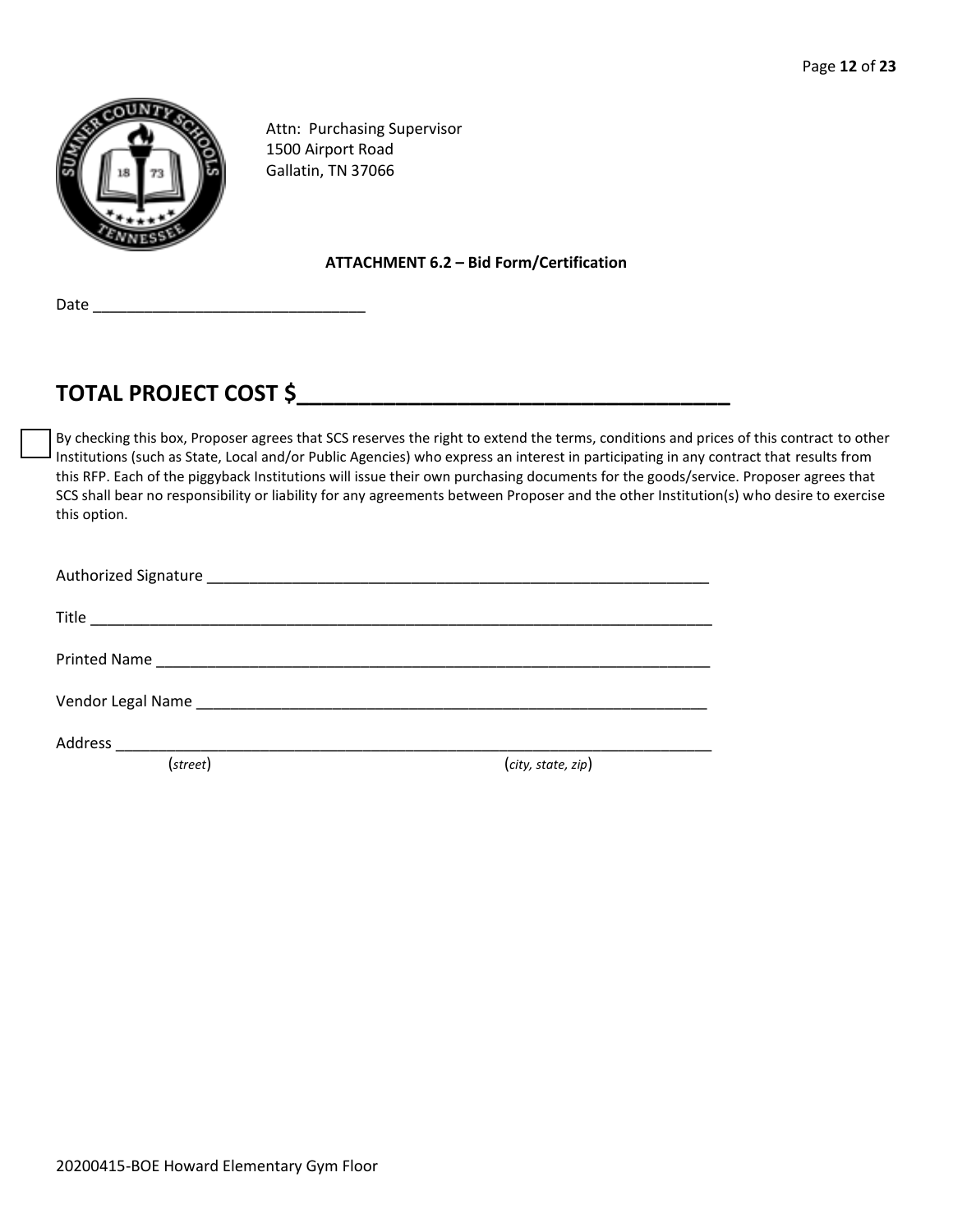#### **ATTACHMENT 6.3 - References**

| 1. |                                    |  |
|----|------------------------------------|--|
|    |                                    |  |
|    |                                    |  |
|    |                                    |  |
|    |                                    |  |
|    |                                    |  |
| 2. |                                    |  |
|    |                                    |  |
|    |                                    |  |
|    |                                    |  |
|    |                                    |  |
|    |                                    |  |
| З. |                                    |  |
|    |                                    |  |
|    |                                    |  |
|    |                                    |  |
|    |                                    |  |
|    |                                    |  |
|    | 4. Project Name/Location: ________ |  |
|    |                                    |  |
|    |                                    |  |
|    |                                    |  |
|    |                                    |  |
|    |                                    |  |

\*Proposers may copy this page and submit additional references.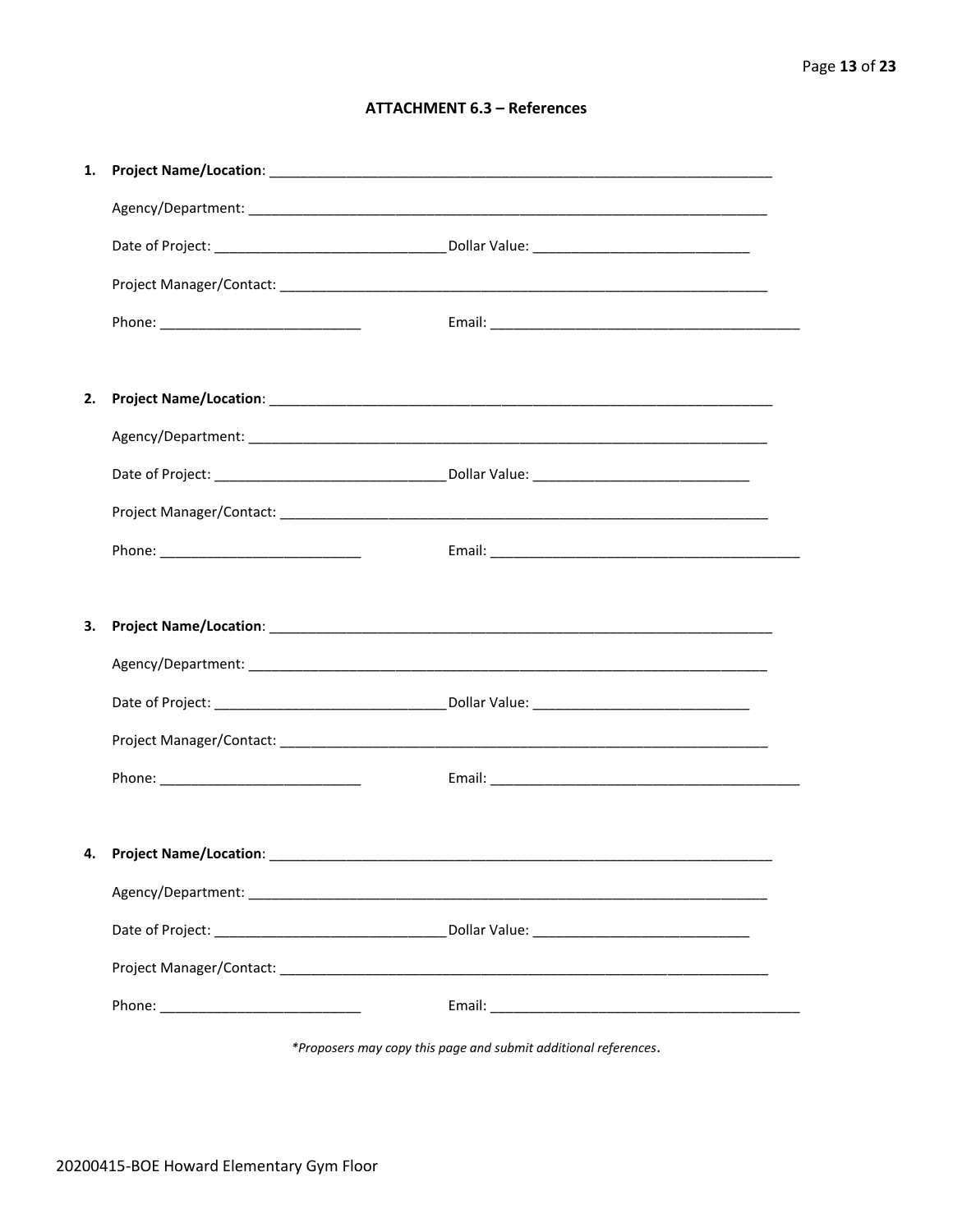#### **ATTACHMENT 6.4 – Certification Regarding Debarment or Suspension**

The prospective participant certifies, to the best of its knowledge and belief, that it and its principals:

- Are not presently debarred, suspended, proposed for debarment, declared ineligible or voluntarily excluded from participation in transactions under federal non-procurement programs by any federal department or agency;
- Have not, within the three-year period preceding the proposal, had one or more public transactions (federal, state or local) terminated for cause or default; and
- Are not presently indicated or otherwise criminally or civilly charged by a government entity (federal, state or local) and have not, within the three-year period preceding the bid, been convicted or had a civil judgement rendered against it:
	- $\circ$  For the commission of fraud or a criminal offense in connection with obtaining, attempting to obtain or performing a public transaction (federal, state or local) or a procurement contract under such a public transaction;
	- $\circ$  For the violation of federal or state antitrust statutes, including those proscribing price fixing between competitors, the allocation of customers between competitors, or bid rigging; or
	- $\circ$  For the commission of embezzlement, theft, forgery, bribery, falsification or destruction of records, making false statements, or receiving stolen property.

\_\_\_\_\_\_\_\_\_\_\_\_\_\_\_\_\_\_\_\_\_\_\_\_\_\_\_\_\_\_\_\_\_\_\_\_\_\_\_\_\_\_\_\_\_\_\_\_\_\_\_\_

I understand that a false statement on this certification may be grounds for the rejection of this proposal or the termination of the award. In addition, under 18 U.S.C. 1001, a false statement may result in a fine of up to \$10,000 or imprisonment for up to five years, or both.

Name of Participating Agency: \_\_\_\_\_\_\_\_\_\_\_\_\_\_\_\_\_\_\_\_\_\_\_\_\_\_\_\_\_\_\_\_\_\_\_\_\_\_\_\_\_\_\_\_\_\_\_\_\_\_\_\_\_\_\_\_\_\_\_\_

Name and Title of Authorized Representative: \_\_\_\_\_\_\_\_\_\_\_\_\_\_\_\_\_\_\_\_\_\_\_\_\_\_\_\_\_\_\_\_\_\_\_

Signature of Authorized Representative: \_\_\_\_\_\_\_\_\_\_\_\_\_\_\_\_\_\_\_\_\_\_\_\_\_\_\_\_\_\_\_\_\_\_\_\_\_\_\_\_\_\_\_\_\_\_\_\_\_\_\_\_

Date: \_\_\_\_\_\_\_\_\_\_\_\_\_\_\_\_\_\_\_\_\_\_\_\_\_\_\_\_

\_\_\_\_ I am unable to certify to the above statement. Attached is my explanation.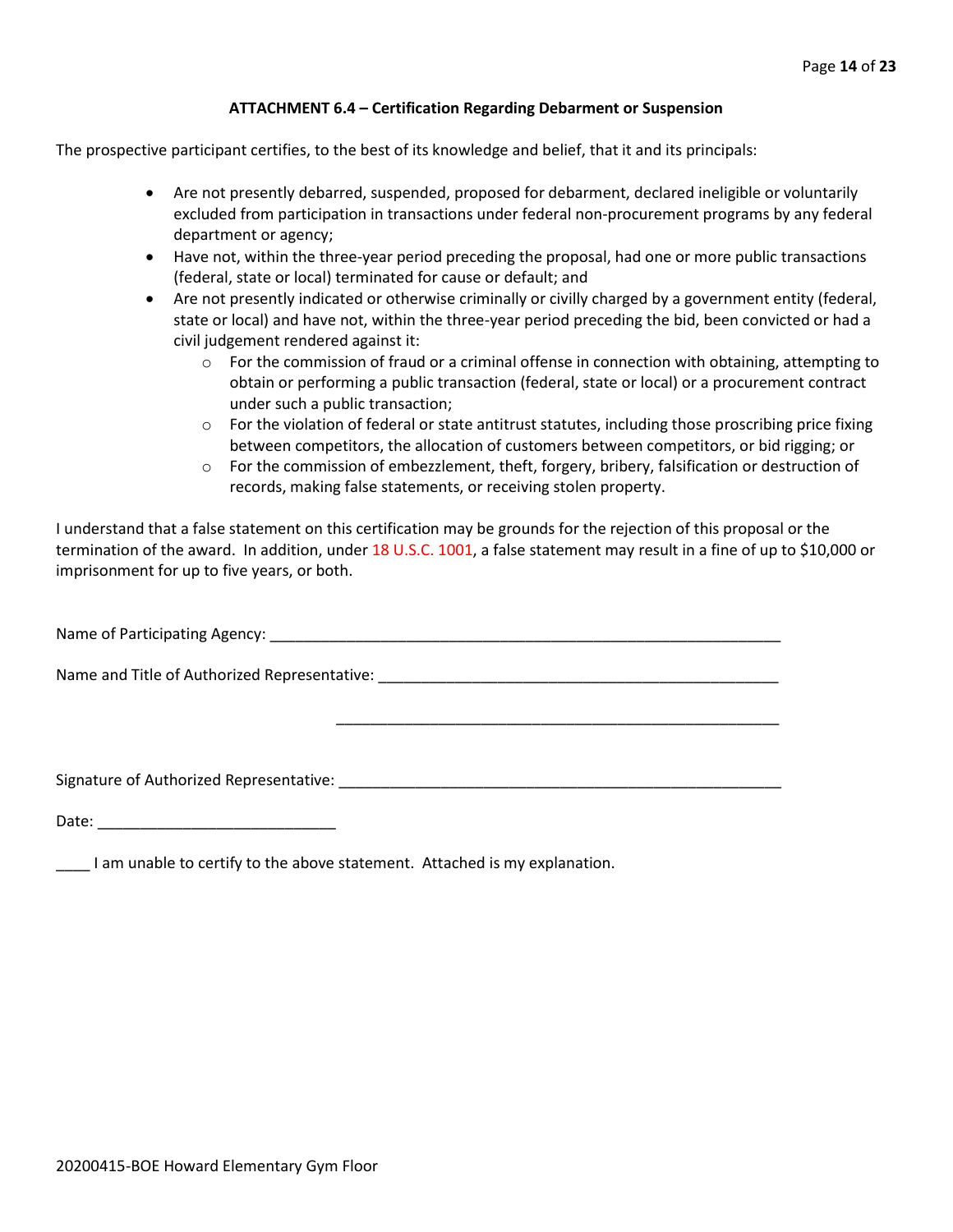#### **ATTACHMENT 6.5 – Condition of Submitting Proposal**

The undersigned Proposer has carefully examined all instructions, requirements, specifications, terms and conditions of the RFP and certifies:

- It is a reputable company regularly engaged in providing goods and/or services necessary to meet the requirements, specifications, terms and conditions of the RFP.
- All statements, information and representations prepared and submitted in response to the RFP are current, complete, true and accurate. Proposer acknowledges that the Sumner County Board of Education (SCS) will rely on such statements, information and representations in selecting the successful proposer(s).
- That the prices quoted shall be SCSs pricing for the products and/or service.
- It shall be bound by all statements, representations, warranties and guarantees made in its proposal.
- Proposer acknowledges that the contract may be canceled if any conflict of interest or appearance of a conflict of interest is discovered by SCS, in its sole discretion.
- All purchase orders must be duly authorized and executed by SCS and subject to the terms and conditions of the RFP.

| ADDRESS: |                                                     |  |
|----------|-----------------------------------------------------|--|
|          |                                                     |  |
| PHONE:   | (office)<br><u> 1990 - Johann Barbara, martin a</u> |  |
|          | (mobile)                                            |  |
| EMAIL:   |                                                     |  |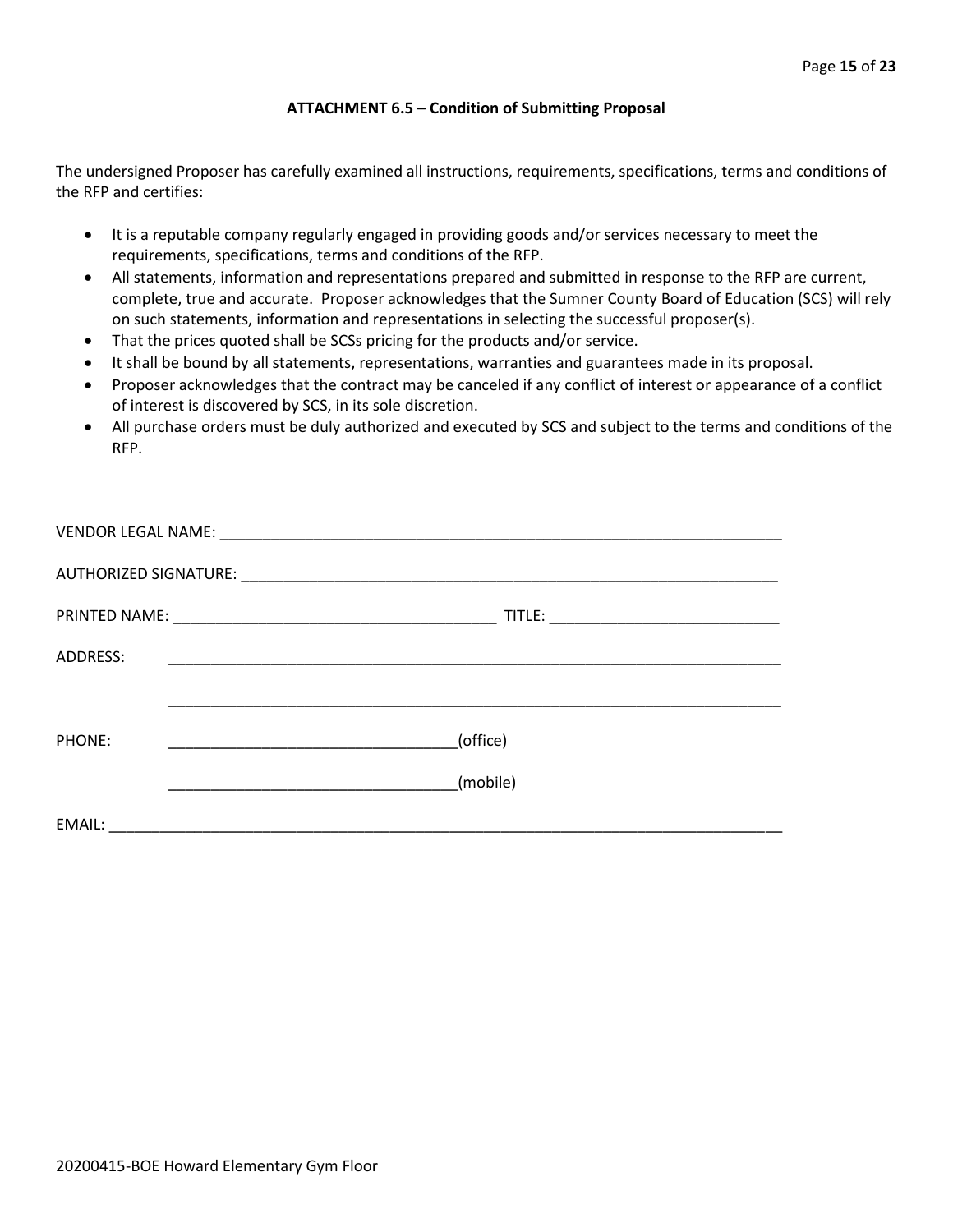#### **ATTACHMENT 6.6 – Statement of Non-Collusion**

The undersigned affirms that they are duly authorized to execute this contract, that this company, corporation, firm, partnership or individual has not prepared this proposal in collusion with any other respondent, and that the contents of this proposal as to prices, terms or conditions of said proposal have not been communicated by the undersigned nor by any employee or agent to any other person engaged in this type of business prior to the official opening of this proposal.

| Address: |          |
|----------|----------|
|          | (office) |
|          | (mobile) |
|          |          |
|          |          |
|          |          |
|          |          |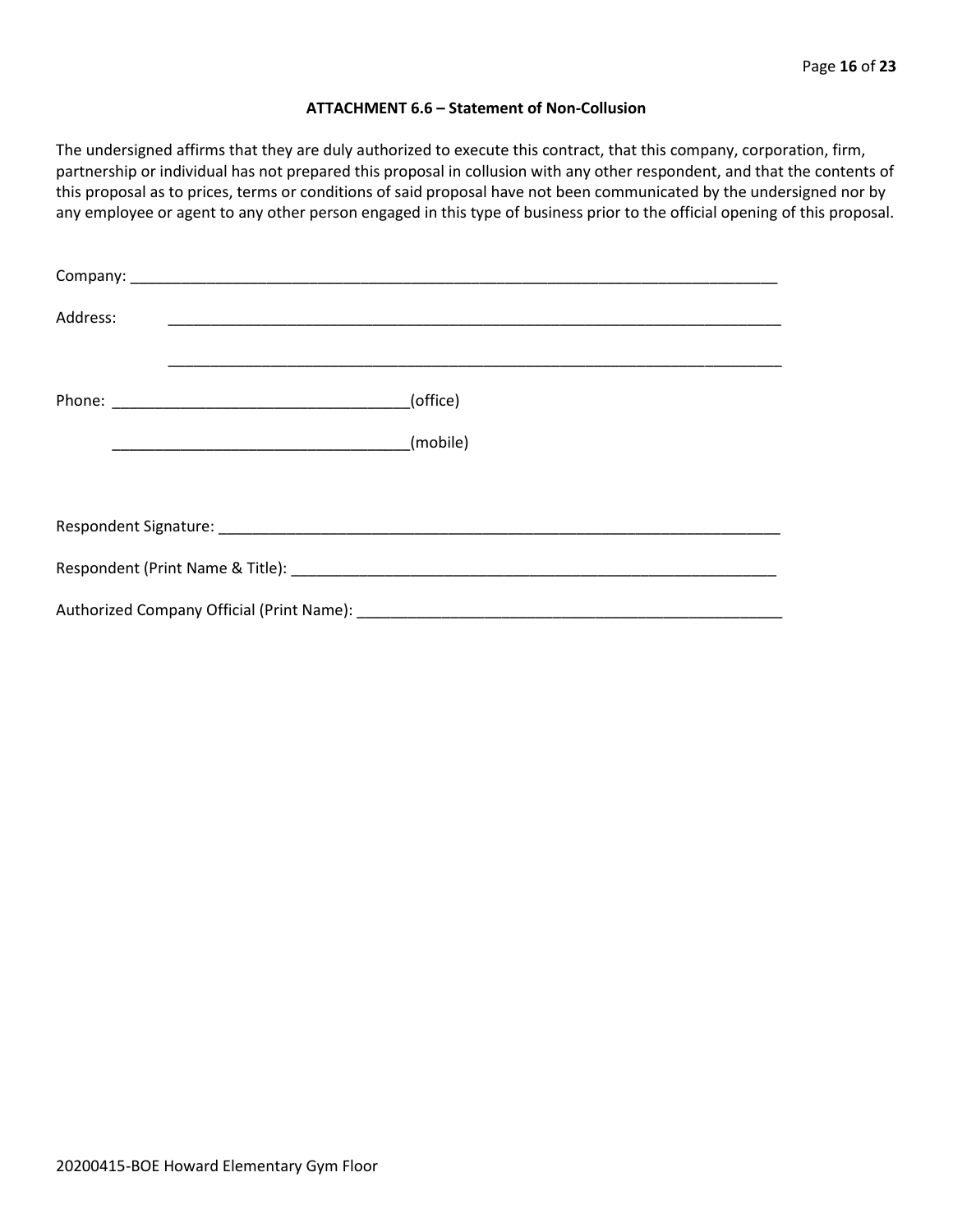#### **ATTACHMENT 6.7 – Attestation Re Personnel**

# **ATTESTATION RE PERSONNEL USED IN CONTRACT PERFORMANCE**

| CONTRACTOR LEGAL ENTITY NAME:                                          |  |
|------------------------------------------------------------------------|--|
| FEDERAL EMPLOYER IDENTIFICATION NUMBER:<br>(or Social Security Number) |  |

**The Contractor, identified above, does hereby attest, certify, warrant and assure that the Contractor shall not knowingly utilize the services of an illegal immigrant in the performance of this Contract and shall not knowingly utilize the services of any subcontractor who will utilize the services of an illegal immigrant in the performance of this Contract, T.C.A. § 12-3-309.**

SIGNATURE & DATE:

*NOTICE: This attestation MUST be signed by an individual empowered to contractually bind the Contractor.*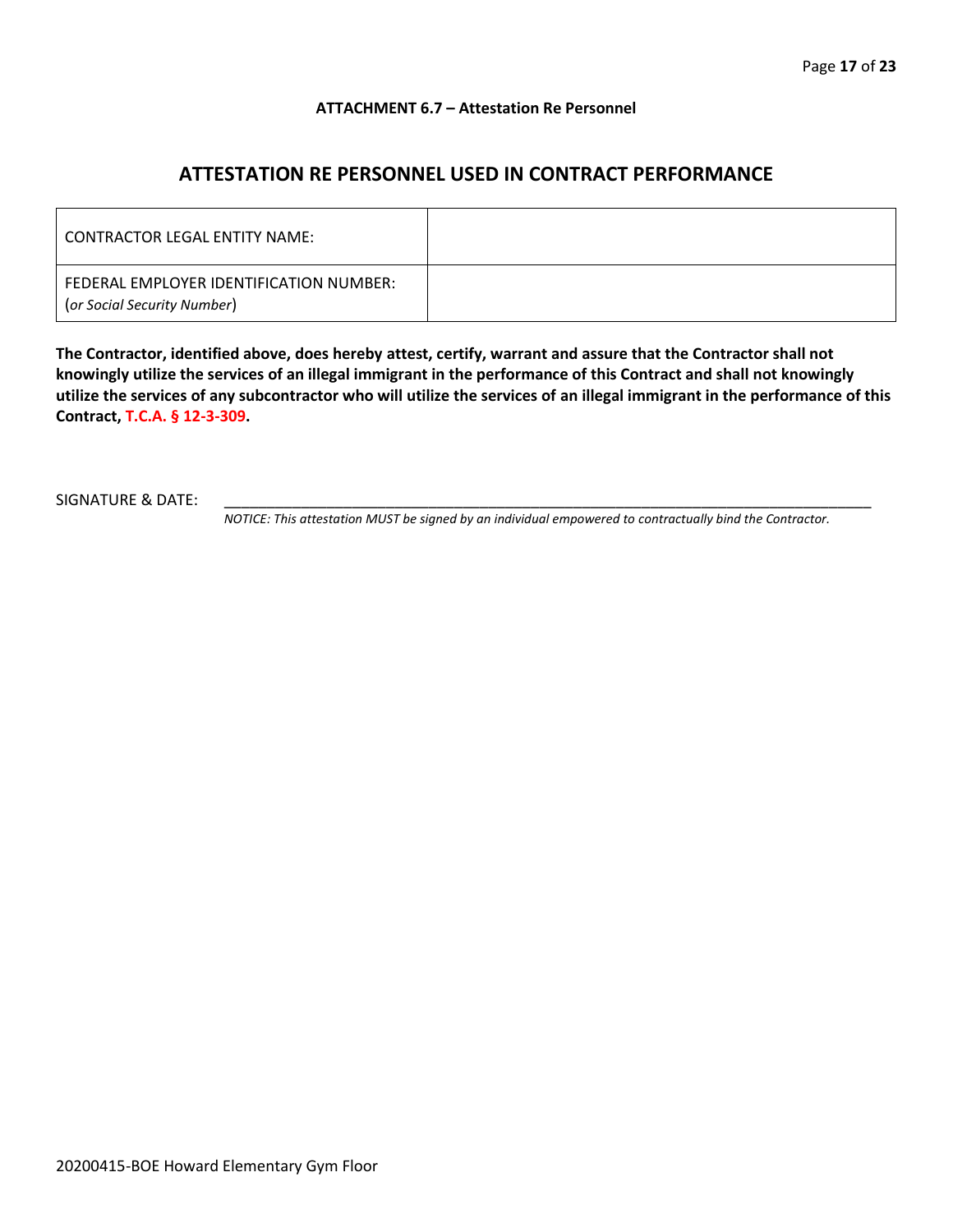#### **ATTACHMENT 6.8 – Drug Free Workplace Affidavit**

The Sumner County Board of Education is committed to maintaining a safe and productive work environment for its employees and to providing high quality service to its citizens. The goal of this policy is for Sumner County Board of Education employees and contractors to remain, or become and remain, drug-free. Abuse and dependency on alcohol and/or drugs can seriously affect the health of employees, contractors and citizens, jeopardize personal safety, impact the safety of others and impair job performance.

STATE OF

**COUNTY OF** \_\_\_\_\_\_\_\_\_\_\_\_\_\_\_\_\_\_\_\_\_\_\_\_\_\_\_\_\_\_\_\_\_

The undersigned, principal officer of

an employer of five (5) or more employees contracting with Sumner County Board of Education to provide goods or services, hereby states under oath as follows:

- 1. The undersigned is a principal officer of (hereinafter referred to as the "Company") and is duly authorized to execute this Affidavit on behalf of the Company.
- 2. The Company submits this Affidavit pursuant to **T.C.A. § 50-9-113**, which requires each employer with no less than five (5) employees receiving pay who contracts with the state and any local government to provide contracted services to submit an affidavit stating that such employer has a drug-free workplace program that complies with Title 50, Chapter 9 of the *Tennessee Code Annotated*.
- 3. The Company is in compliance with **T.C.A. § 50-9-113** and all applicable Federal Laws, Rules and Regulations requiring a drug-free workplace program.

Further affiant saith not.

| Principal Officer: |  |
|--------------------|--|
|                    |  |
| <b>STATE OF</b>    |  |

**COUNTY OF** \_\_\_\_\_\_\_\_\_\_\_\_\_\_\_\_\_\_\_\_\_\_\_\_\_\_\_\_\_\_\_\_\_\_

Before me personally appeared \_\_\_\_\_\_\_\_\_\_\_\_\_\_\_\_\_\_\_\_\_\_\_\_\_\_\_\_\_\_\_\_\_\_\_\_\_\_\_\_\_\_\_\_\_\_\_\_\_\_\_\_\_\_\_\_\_\_\_\_\_\_, with whom I am personally acquainted (or proved to me on the basis of satisfactory evidence) and who acknowledged that such person executed the foregoing affidavit for the purposes therein contained.

Witness my hand and seal at office this \_\_\_\_\_\_\_\_\_\_\_\_\_ day of \_\_\_\_\_\_\_\_\_\_\_\_\_\_\_\_\_\_\_\_, 20\_\_\_\_.

\_\_\_\_\_\_\_\_\_\_\_\_\_\_\_\_\_\_\_\_\_\_\_\_\_\_\_\_\_\_\_\_\_\_\_\_\_\_\_\_\_\_\_\_\_\_\_\_ Notary Public

My commission expires: \_\_\_\_\_\_\_\_\_\_\_\_\_\_\_\_\_\_\_\_\_\_\_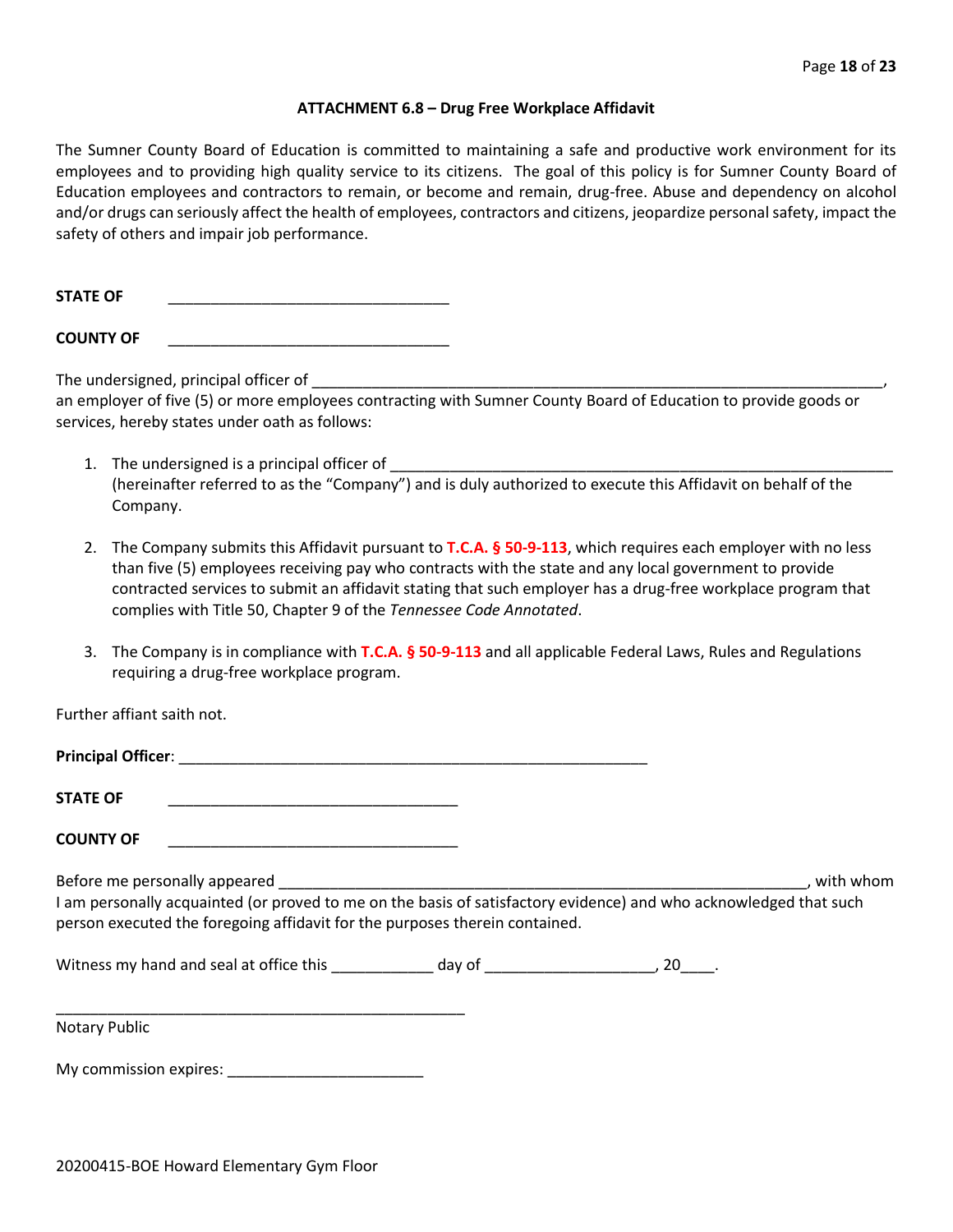#### **ATTACHMENT 6.9 – W9**

|                                                                                                                                                                                                                                                                                                                                                                                                                                                                                                                                                                                                                                                                                                                                              | <b>Request for Taxpayer</b><br>(Rev. December 2014)<br><b>Identification Number and Certification</b><br>Department of the Treasury<br>Internal Revenue Service<br>1 Name (as shown on your income tax return). Name is required on this line; do not leave this line blank.                                                                                                                                                                                                                                                           |                                                                                                                                                                                                                                                                                                                                                                                                                                                                                                                                                                                                                               |                                                                                                                                                                                             |        |    |  |   |                                       | Give Form to the<br>requester. Do not<br>send to the IRS.                                                                                                               |  |  |  |  |  |  |
|----------------------------------------------------------------------------------------------------------------------------------------------------------------------------------------------------------------------------------------------------------------------------------------------------------------------------------------------------------------------------------------------------------------------------------------------------------------------------------------------------------------------------------------------------------------------------------------------------------------------------------------------------------------------------------------------------------------------------------------------|----------------------------------------------------------------------------------------------------------------------------------------------------------------------------------------------------------------------------------------------------------------------------------------------------------------------------------------------------------------------------------------------------------------------------------------------------------------------------------------------------------------------------------------|-------------------------------------------------------------------------------------------------------------------------------------------------------------------------------------------------------------------------------------------------------------------------------------------------------------------------------------------------------------------------------------------------------------------------------------------------------------------------------------------------------------------------------------------------------------------------------------------------------------------------------|---------------------------------------------------------------------------------------------------------------------------------------------------------------------------------------------|--------|----|--|---|---------------------------------------|-------------------------------------------------------------------------------------------------------------------------------------------------------------------------|--|--|--|--|--|--|
| 2 Business name/disregarded entity name, if different from above<br>$\sim$                                                                                                                                                                                                                                                                                                                                                                                                                                                                                                                                                                                                                                                                   |                                                                                                                                                                                                                                                                                                                                                                                                                                                                                                                                        |                                                                                                                                                                                                                                                                                                                                                                                                                                                                                                                                                                                                                               |                                                                                                                                                                                             |        |    |  |   |                                       |                                                                                                                                                                         |  |  |  |  |  |  |
| Specific Instructions on page<br>Print or type                                                                                                                                                                                                                                                                                                                                                                                                                                                                                                                                                                                                                                                                                               | 3 Check appropriate box for federal tax classification; check only one of the following seven boxes:<br>C Corporation<br>S Corporation Partnership<br>Trust/estate<br>Individual/sole proprietor or<br>single-member LLC<br>Limited liability company. Enter the tax classification (C=C corporation, S=S corporation, P=partnership) ▶<br>Note. For a single-member LLC that is disregarded, do not check LLC; check the appropriate box in the line above for<br>the tax classification of the single-member owner.<br>code (if any) |                                                                                                                                                                                                                                                                                                                                                                                                                                                                                                                                                                                                                               |                                                                                                                                                                                             |        |    |  |   |                                       | 4 Exemptions (codes apply only to<br>certain entities, not individuals; see<br>instructions on page 3):<br>Exempt payee code (if any)<br>Exemption from FATCA reporting |  |  |  |  |  |  |
| See                                                                                                                                                                                                                                                                                                                                                                                                                                                                                                                                                                                                                                                                                                                                          | Other (see instructions) ▶<br>5 Address (number, street, and apt. or suite no.)<br>Requester's name and address (optional)<br>6 City, state, and ZIP code                                                                                                                                                                                                                                                                                                                                                                              |                                                                                                                                                                                                                                                                                                                                                                                                                                                                                                                                                                                                                               |                                                                                                                                                                                             |        |    |  |   |                                       | (Applies to accounts maintained outside the U.S.)                                                                                                                       |  |  |  |  |  |  |
|                                                                                                                                                                                                                                                                                                                                                                                                                                                                                                                                                                                                                                                                                                                                              |                                                                                                                                                                                                                                                                                                                                                                                                                                                                                                                                        | 7 List account number(s) here (optional)                                                                                                                                                                                                                                                                                                                                                                                                                                                                                                                                                                                      |                                                                                                                                                                                             |        |    |  |   |                                       |                                                                                                                                                                         |  |  |  |  |  |  |
| Part I                                                                                                                                                                                                                                                                                                                                                                                                                                                                                                                                                                                                                                                                                                                                       |                                                                                                                                                                                                                                                                                                                                                                                                                                                                                                                                        | <b>Taxpayer Identification Number (TIN)</b>                                                                                                                                                                                                                                                                                                                                                                                                                                                                                                                                                                                   |                                                                                                                                                                                             |        |    |  |   |                                       |                                                                                                                                                                         |  |  |  |  |  |  |
| <b>Social security number</b><br>Enter your TIN in the appropriate box. The TIN provided must match the name given on line 1 to avoid<br>backup withholding. For individuals, this is generally your social security number (SSN). However, for a<br>resident alien, sole proprietor, or disregarded entity, see the Part I instructions on page 3. For other<br>entities, it is your employer identification number (EIN). If you do not have a number, see How to get a<br>TIN on page 3.                                                                                                                                                                                                                                                  |                                                                                                                                                                                                                                                                                                                                                                                                                                                                                                                                        |                                                                                                                                                                                                                                                                                                                                                                                                                                                                                                                                                                                                                               |                                                                                                                                                                                             |        |    |  |   |                                       |                                                                                                                                                                         |  |  |  |  |  |  |
|                                                                                                                                                                                                                                                                                                                                                                                                                                                                                                                                                                                                                                                                                                                                              |                                                                                                                                                                                                                                                                                                                                                                                                                                                                                                                                        |                                                                                                                                                                                                                                                                                                                                                                                                                                                                                                                                                                                                                               |                                                                                                                                                                                             |        | or |  |   | <b>Employer identification number</b> |                                                                                                                                                                         |  |  |  |  |  |  |
|                                                                                                                                                                                                                                                                                                                                                                                                                                                                                                                                                                                                                                                                                                                                              | guidelines on whose number to enter.                                                                                                                                                                                                                                                                                                                                                                                                                                                                                                   | Note. If the account is in more than one name, see the instructions for line 1 and the chart on page 4 for                                                                                                                                                                                                                                                                                                                                                                                                                                                                                                                    |                                                                                                                                                                                             |        |    |  | - |                                       |                                                                                                                                                                         |  |  |  |  |  |  |
| Part II                                                                                                                                                                                                                                                                                                                                                                                                                                                                                                                                                                                                                                                                                                                                      |                                                                                                                                                                                                                                                                                                                                                                                                                                                                                                                                        | Certification                                                                                                                                                                                                                                                                                                                                                                                                                                                                                                                                                                                                                 |                                                                                                                                                                                             |        |    |  |   |                                       |                                                                                                                                                                         |  |  |  |  |  |  |
|                                                                                                                                                                                                                                                                                                                                                                                                                                                                                                                                                                                                                                                                                                                                              | Under penalties of perjury, I certify that:                                                                                                                                                                                                                                                                                                                                                                                                                                                                                            |                                                                                                                                                                                                                                                                                                                                                                                                                                                                                                                                                                                                                               |                                                                                                                                                                                             |        |    |  |   |                                       |                                                                                                                                                                         |  |  |  |  |  |  |
| 1. The number shown on this form is my correct taxpayer identification number (or I am waiting for a number to be issued to me); and<br>2. I am not subject to backup withholding because: (a) I am exempt from backup withholding, or (b) I have not been notified by the Internal Revenue<br>Service (IRS) that I am subject to backup withholding as a result of a failure to report all interest or dividends, or (c) the IRS has notified me that I am<br>no longer subject to backup withholding; and                                                                                                                                                                                                                                  |                                                                                                                                                                                                                                                                                                                                                                                                                                                                                                                                        |                                                                                                                                                                                                                                                                                                                                                                                                                                                                                                                                                                                                                               |                                                                                                                                                                                             |        |    |  |   |                                       |                                                                                                                                                                         |  |  |  |  |  |  |
|                                                                                                                                                                                                                                                                                                                                                                                                                                                                                                                                                                                                                                                                                                                                              |                                                                                                                                                                                                                                                                                                                                                                                                                                                                                                                                        | 3. I am a U.S. citizen or other U.S. person (defined below); and                                                                                                                                                                                                                                                                                                                                                                                                                                                                                                                                                              |                                                                                                                                                                                             |        |    |  |   |                                       |                                                                                                                                                                         |  |  |  |  |  |  |
|                                                                                                                                                                                                                                                                                                                                                                                                                                                                                                                                                                                                                                                                                                                                              |                                                                                                                                                                                                                                                                                                                                                                                                                                                                                                                                        | 4. The FATCA code(s) entered on this form (if any) indicating that I am exempt from FATCA reporting is correct.                                                                                                                                                                                                                                                                                                                                                                                                                                                                                                               |                                                                                                                                                                                             |        |    |  |   |                                       |                                                                                                                                                                         |  |  |  |  |  |  |
|                                                                                                                                                                                                                                                                                                                                                                                                                                                                                                                                                                                                                                                                                                                                              | instructions on page 3.                                                                                                                                                                                                                                                                                                                                                                                                                                                                                                                | Certification instructions. You must cross out item 2 above if you have been notified by the IRS that you are currently subject to backup withholding<br>because you have failed to report all interest and dividends on your tax return. For real estate transactions, item 2 does not apply. For mortgage<br>interest paid, acquisition or abandonment of secured property, cancellation of debt, contributions to an individual retirement arrangement (IRA), and<br>generally, payments other than interest and dividends, you are not required to sign the certification, but you must provide your correct TIN. See the |                                                                                                                                                                                             |        |    |  |   |                                       |                                                                                                                                                                         |  |  |  |  |  |  |
| Sign<br>Here                                                                                                                                                                                                                                                                                                                                                                                                                                                                                                                                                                                                                                                                                                                                 | Signature of<br>U.S. person $\blacktriangleright$                                                                                                                                                                                                                                                                                                                                                                                                                                                                                      |                                                                                                                                                                                                                                                                                                                                                                                                                                                                                                                                                                                                                               |                                                                                                                                                                                             | Date P |    |  |   |                                       |                                                                                                                                                                         |  |  |  |  |  |  |
|                                                                                                                                                                                                                                                                                                                                                                                                                                                                                                                                                                                                                                                                                                                                              | <b>General Instructions</b>                                                                                                                                                                                                                                                                                                                                                                                                                                                                                                            |                                                                                                                                                                                                                                                                                                                                                                                                                                                                                                                                                                                                                               | ● Form 1098 (home mortgage interest), 1098-E (student loan interest), 1098-T<br>(tuition)                                                                                                   |        |    |  |   |                                       |                                                                                                                                                                         |  |  |  |  |  |  |
|                                                                                                                                                                                                                                                                                                                                                                                                                                                                                                                                                                                                                                                                                                                                              |                                                                                                                                                                                                                                                                                                                                                                                                                                                                                                                                        | Section references are to the Internal Revenue Code unless otherwise noted.<br>Future developments. Information about developments affecting Form W-9 (such                                                                                                                                                                                                                                                                                                                                                                                                                                                                   | · Form 1099-C (canceled debt)                                                                                                                                                               |        |    |  |   |                                       |                                                                                                                                                                         |  |  |  |  |  |  |
|                                                                                                                                                                                                                                                                                                                                                                                                                                                                                                                                                                                                                                                                                                                                              |                                                                                                                                                                                                                                                                                                                                                                                                                                                                                                                                        | as legislation enacted after we release it) is at www.irs.gov/fw9.                                                                                                                                                                                                                                                                                                                                                                                                                                                                                                                                                            | . Form 1099-A (acquisition or abandonment of secured property)                                                                                                                              |        |    |  |   |                                       |                                                                                                                                                                         |  |  |  |  |  |  |
| <b>Purpose of Form</b>                                                                                                                                                                                                                                                                                                                                                                                                                                                                                                                                                                                                                                                                                                                       |                                                                                                                                                                                                                                                                                                                                                                                                                                                                                                                                        |                                                                                                                                                                                                                                                                                                                                                                                                                                                                                                                                                                                                                               | Use Form W-9 only if you are a U.S. person (including a resident alien), to<br>provide your correct TIN.<br>If you do not return Form W-9 to the requester with a TIN, you might be subject |        |    |  |   |                                       |                                                                                                                                                                         |  |  |  |  |  |  |
| An individual or entity (Form W-9 requester) who is required to file an information<br>to backup withholding. See What is backup withholding? on page 2.<br>return with the IRS must obtain your correct taxpayer identification number (TIN)<br>which may be your social security number (SSN), individual taxpayer identification<br>By signing the filled-out form, you:<br>number (ITIN), adoption taxpayer identification number (ATIN), or employer<br>1. Certify that the TIN you are giving is correct (or you are waiting for a number<br>identification number (EIN), to report on an information return the amount paid to<br>to be issued).<br>you, or other amount reportable on an information return. Examples of information |                                                                                                                                                                                                                                                                                                                                                                                                                                                                                                                                        |                                                                                                                                                                                                                                                                                                                                                                                                                                                                                                                                                                                                                               |                                                                                                                                                                                             |        |    |  |   |                                       |                                                                                                                                                                         |  |  |  |  |  |  |
|                                                                                                                                                                                                                                                                                                                                                                                                                                                                                                                                                                                                                                                                                                                                              | returns include, but are not limited to, the following:                                                                                                                                                                                                                                                                                                                                                                                                                                                                                | 2. Certify that you are not subject to backup withholding, or                                                                                                                                                                                                                                                                                                                                                                                                                                                                                                                                                                 |                                                                                                                                                                                             |        |    |  |   |                                       |                                                                                                                                                                         |  |  |  |  |  |  |
| 3. Claim exemption from backup withholding if you are a U.S. exempt payee. If<br>· Form 1099-INT (interest earned or paid)<br>applicable, you are also certifying that as a U.S. person, your allocable share of<br>. Form 1099-DIV (dividends, including those from stocks or mutual funds)                                                                                                                                                                                                                                                                                                                                                                                                                                                 |                                                                                                                                                                                                                                                                                                                                                                                                                                                                                                                                        |                                                                                                                                                                                                                                                                                                                                                                                                                                                                                                                                                                                                                               |                                                                                                                                                                                             |        |    |  |   |                                       |                                                                                                                                                                         |  |  |  |  |  |  |
|                                                                                                                                                                                                                                                                                                                                                                                                                                                                                                                                                                                                                                                                                                                                              |                                                                                                                                                                                                                                                                                                                                                                                                                                                                                                                                        | any partnership income from a U.S. trade or business is not subject to the                                                                                                                                                                                                                                                                                                                                                                                                                                                                                                                                                    |                                                                                                                                                                                             |        |    |  |   |                                       |                                                                                                                                                                         |  |  |  |  |  |  |
| brokers)                                                                                                                                                                                                                                                                                                                                                                                                                                                                                                                                                                                                                                                                                                                                     | . Form 1099-MISC (various types of income, prizes, awards, or gross proceeds)<br>. Form 1099-B (stock or mutual fund sales and certain other transactions by                                                                                                                                                                                                                                                                                                                                                                           | withholding tax on foreign partners' share of effectively connected income, and<br>4. Certify that FATCA code(s) entered on this form (if any) indicating that you are<br>exempt from the FATCA reporting, is correct. See What is FATCA reporting? on                                                                                                                                                                                                                                                                                                                                                                        |                                                                                                                                                                                             |        |    |  |   |                                       |                                                                                                                                                                         |  |  |  |  |  |  |
| page 2 for further information.<br>· Form 1099-S (proceeds from real estate transactions)<br>. Form 1099-K (merchant card and third party network transactions)                                                                                                                                                                                                                                                                                                                                                                                                                                                                                                                                                                              |                                                                                                                                                                                                                                                                                                                                                                                                                                                                                                                                        |                                                                                                                                                                                                                                                                                                                                                                                                                                                                                                                                                                                                                               |                                                                                                                                                                                             |        |    |  |   |                                       |                                                                                                                                                                         |  |  |  |  |  |  |

Cat. No. 10231X

Form **W-9** (Rev. 12-2014)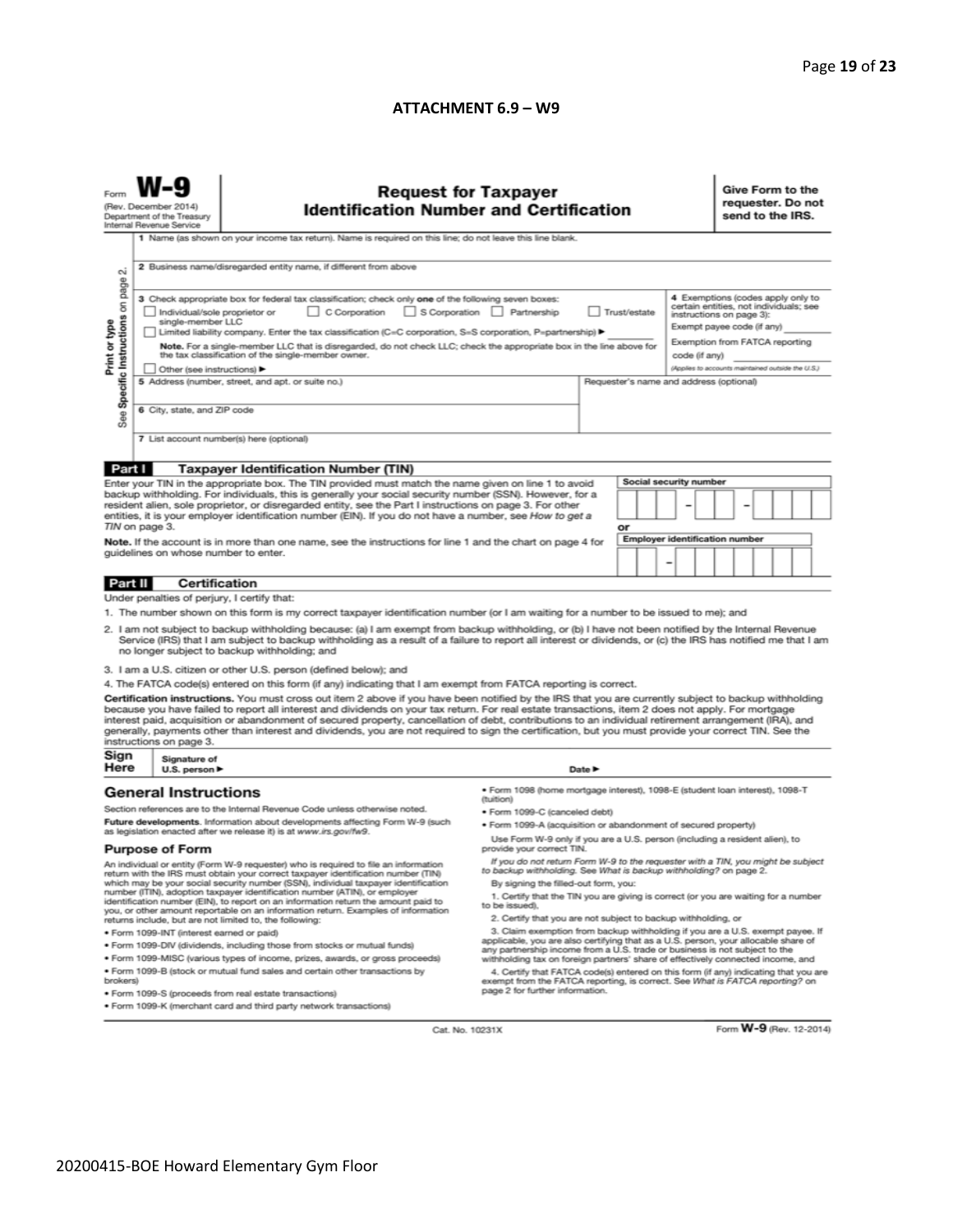#### **ATTACHMENT 6.10 – Standard Terms & Conditions SUMNER COUNTY BOARD OF EDUCATION (SCS)**

#### **1. PREPARATION AND SUBMISSION OF BID.**

- **a.** Failure to examine any drawings**,** specifications, or instructions will be at the proposer's risk. Any deviation from the stated terms, conditions and specifications must be coordinated with and approved in writing by the SCS Purchasing Supervisor.
- **b.** RFP/ITB SUBMITTAL / SIGNATURE: Proposal shall give the full name and business address of the bidder. If the proposer is a corporation, the name shall be stated as it is in the corporate charter. Proposals must be signed in ink by the proposer's authorized agent. Unsigned proposals will be rejected. Proposals are to be sealed and the outside of the envelope is to reference the RFP/ITB number. The person signing the proposal must show their title, and if requested by the institution, must furnish satisfactory proof of his or her authority to bind his or her company in contract. Proposer understands that by submitting a proposal with an authorized signature, it shall constitute an offer to SCS. Proposals must be typewritten or in ink; otherwise they may not be considered. Purchase orders will be issued to the firm name appearing on the W9. Electronic submissions via email, fax, etc. shall not be accepted.
- **c.** SCS is not responsible for any costs incurred by any vendor pursuant to the RFP/ITB. The vendor shall be responsible for all costs incurred in connection with the preparation and submission of its proposal.
- **d.** All proposers must be in compliance with T.C.A. § 62-6-119 at the time of proposal submission and provide evidence of compliance with the applicable provisions of the chapter before such proposal may be considered.
- **e.** Proposals are to be received in the location designated in the RFP/ITB no later than the specified date and time. Late submissions will NOT be opened or considered.
- **f.** No erasures permitted. Errors may be crossed out and corrections printed in ink or typewritten adjacent to error and must be initialed in ink by person signing the proposal.
- **g.** Specifications: Reference to available specifications shall be sufficient to make the terms of the specifications binding on the proposer. The use of the name of a manufacturer, or any special brand or make in describing an item does not restrict the proposer to that manufacturer or specific article, unless specifically stated. Comparable products of other manufacturers will be considered if proof of compatibility is contained in the proposal. Proposers are required to notify SCSs Purchasing Supervisor whenever specifications/procedures are not perceived to be fair and open. The articles on which the proposal is submitted must be equal or superior to that specified. Informative and Descriptive Literature: The proposer must show brand or trade names of the articles proposed, when applicable. It shall be the responsibility of the proposer, including proposer's whose product is referenced, to furnish with the proposer such specifications, catalog pages, brochures or other data as will provide an adequate basis for determining the quality and functional capabilities of the product offered. Failure to provide this data may be considered valid justification for rejection of proposer.
- **h.** Samples: Samples of items when called for, must be furnished free of expense, and if not destroyed will, upon proposer's request within ten (10) days of RFP/ITB opening, be returned at the proposer's expense. Each sample must be labeled with the proposer's name, manufacturer's brand name and number, RFP/ITB number and item reference.
- **i.** Time of Performance: The number of calendar days in which delivery is to be made after receipt of order shall be stated in the RFP/ITB and may be a factor in making an award, price notwithstanding. If no delivery time is stated in the bid, bidder agrees that delivery is to be made within two weeks (10 business days) of order.
- **j.** Transportation and delivery charges should be included in the price and be fully prepaid by the vendor to the destination specified in the RFP/ITB. Proposal prices shall include delivery of all items F.O.B. destination.
- **k.** New materials and supplies must be delivered unless otherwise specifically stated in the RFP/ITB.
- **l.** Alternate/multiple bids will not be considered unless specifically called for in the RFP/ITB.
- **m.** Only proposals submitted on RFP/ITB forms furnished by SCS will be considered.
- n. By signing this RFP/ITB where indicated, the proposer agrees to strictly abide by all applicable local, state and federal statutes and regulations. The proposer further certifies that this proposer is made without collusion or fraud.
- **o.** Error in Proposal. In case of error in the extension of prices in the proposal, the unit price will govern. Late submissions will NOT be opened or considered. Proposers are cautioned to verify their proposals before submission, as amendments received after the RFP/ITB deadline will not be considered. No proposals shall be altered, amended or withdrawn after opening. After proposal opening, a proposer may withdraw a proposal only when there is obvious clerical error such as a misplaced decimal point, or when enforcement of the proposal would impose unconscionable hardship due to an error in the proposal resulting in a quotation substantially below the other proposals received. Proposal withdrawals will be considered only upon written request of the proposer.
- **2. OPEN RECORDS.** In order to comply with the provisions of the Tennessee Open Records Act, all proposals will be publicly opened and are subject to public inspection after the award upon written request. Proposers may be present at RFP/ITB opening. Summary information will be posted the SCS website, www.sumnerschools.org under the Invitation to Bid link.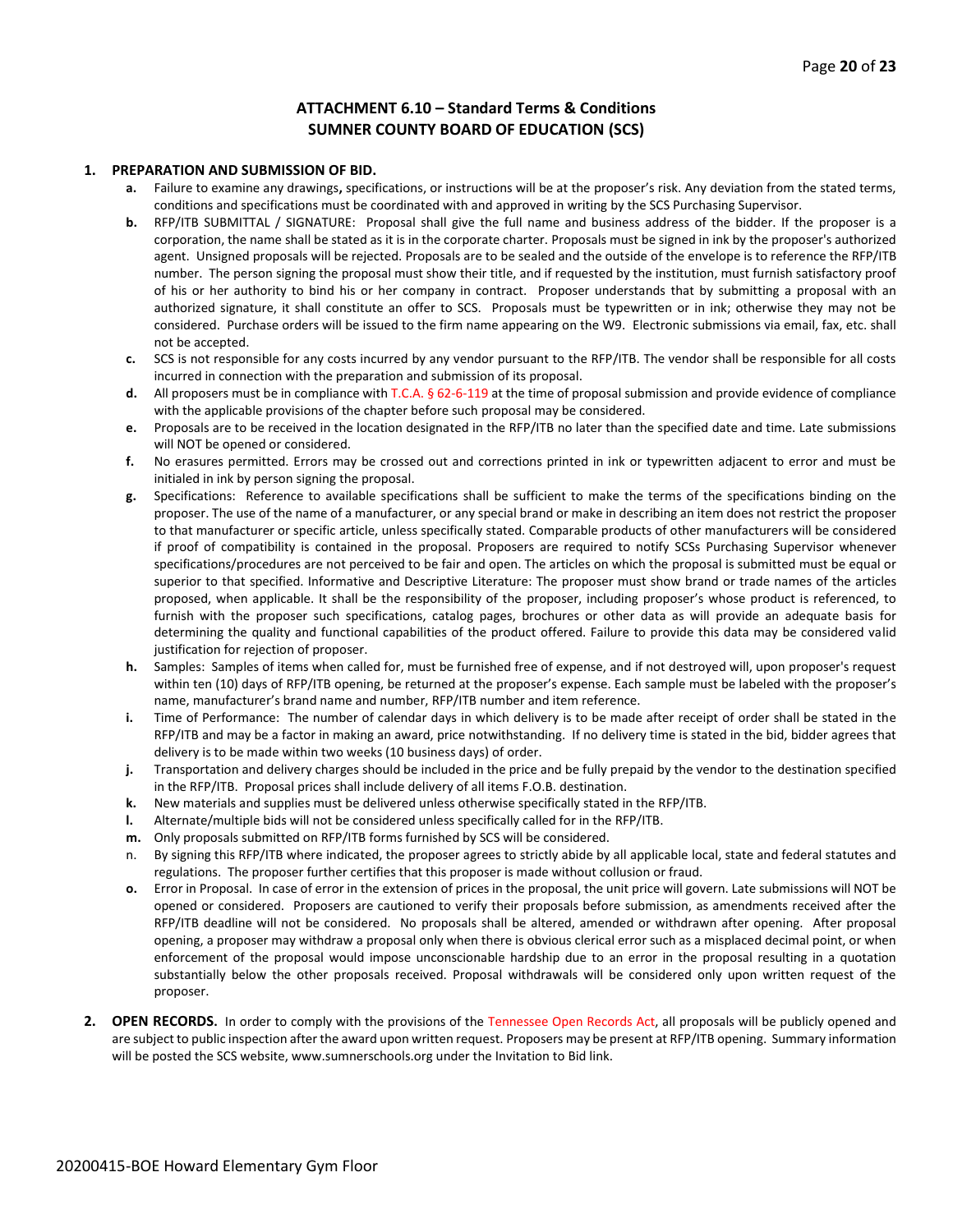- **3. ACCEPTANCE AND AWARD.** SCS reserves the right to reject any and all proposals and to waive any informality in proposals and, unless otherwise specified by the proposer to accept any item in the proposal. Action to reject all proposals shall be taken for unreasonably high prices, errors in the proposal documents, cessation of need, unavailability of funds, or any other reason approved by SCS.
	- a. Contracts and purchases will be made with the lowest, responsive, responsible, qualified proposer. The quality of the articles to be supplied, their conformity with the specifications, their suitability to the requirements of the Institution, cash discount offered, and the delivery terms will be taken into consideration.
	- b. Any deviation from these stated terms, specifications and conditions must be coordinated with and approved in writing by the Purchasing Supervisor.
	- c. Prices quoted on the response (if any) are to be considered firm and binding until the said equipment, supplies or services are in the possession of SCS.
	- d. SCS reserves the right to order more or less than the quantity listed in the proposal.
	- e. If a proposer fails to state a time within which a proposal must be accepted, it is understood and agreed that SCS shall have ninety (90) days to accept.
	- f. No purchase or contract is authorized or valid until the issuance of a SCS purchase order in accordance with SCS policy. No SCS employee is authorized to purchase equipment, supplies or services prior to the issuance of such a purchase order.
	- g. The contract may not be assigned without written SCS consent.
	- h. If the appropriate space is marked on the RFP/ITB, other Institutions (such as State, Local and/or Public Agencies) may purchase off the contract during the same period as SCS.
	- i. The awarded proposer will be required to post a performance and payment bond in the amount of 25% of the contract price if it exceeds \$100,000 as stated by T.C.A. §12-4-201.
	- j. If the project cost is in excess of \$25,000 a performance bond must be secured by the requesting part in an amount equal to the market improvement value.
	- k. By submission of this bid and signature thereof, the Bidder acknowledges compliance with the provisions of Public Chapter No. 587 / Senate Bill No. 2048 (Employee Background Check). The Bidder further agrees to submit a formal certification thereof prior to commencing work.
- **4. PAYMENT**. Payment terms must be specified in the proposal, including any discounts for early payment. Partial payments will not be approved unless justification for such payment can be shown. Terms will be NET 30 days. Payment will not be made until the conditions and specifications of the RFP/ITB are inspected and approved as conforming by persons appointed by SCS.
- **5. DEFAULT OF SELECTED VENDOR.** In case of vendor default, SCS may procure the articles or services from other sources and hold the defaulting vendor responsible for any resulting cost. If the awarded vendor violates any terms of their response, the contract, SCS policy or any law, they may be disqualified from proposing for a period of two years for minor violations or longer for major violations. Proposals from disqualified proposers will not be accepted during the period of disqualification.
- **6. INSPECTION OF PURCHASES.** Articles received which are not equivalent will not be accepted and will be picked up by the vendor or returned to vendor, shipping charges collect. SCS shall have a reasonable period in which to inspect and accept or reject materials without liability. If necessity requires SCS to use nonconforming materials, an appropriate reduction in payment may be made.
- **7. TAXES.** SCS is tax exempt; do not include taxes in quotation. Vendors making improvements or additions to or performing repair work on real property for SCS are liable for any applicable sales or use tax on tangible personal property used in connection with the contract or furnished to vendors by the state for use under the contract.
- **8. NONDISCRIMINATION.** SCS is an equal opportunity employer. SCS and bidder agree to comply with Titles VI and VII of the Civil Rights Act of 1964, Title IX of the Education Amendments of 1972, Section 504 of the Rehabilitation Act of 1973, Executive Order 11,246, the Americans with Disabilities Act of 1990, if applicable, and the related regulations to each. Each party assures that it will not discriminate against any individual including, but not limited to employees or applicants for employment and/or students, because of race, religion, creed, color, sex, age, disability, veteran status or national origin. In the event that any claims should arise with regards to violations of any such local, state or federal law, statues, rule or regulations, the vendor will indemnify and hold SCS harmless for any damages, including court costs or attorney fees, which might be incurred.
- **9. PROHIBITIONS/NO VENDOR CONTRACT FORM.** Acceptance of gifts from vendors is prohibited. T.C.A. §12-4-106. The contract documents for purchase under this RFP/ITB shall consist of the successful proposer's bid and SCSs purchase order. The proposer may request exceptions to terms and conditions and/or request SCS to accept other terms and conditions by means of subsequent documents such as invoices, warranty agreements, license agreements, etc. All subsequent documents shall be open to revision for impermissible language. SCS reserves the right to render the proposal unresponsive and subject the proposal to rejection if successful terms cannot be negotiated.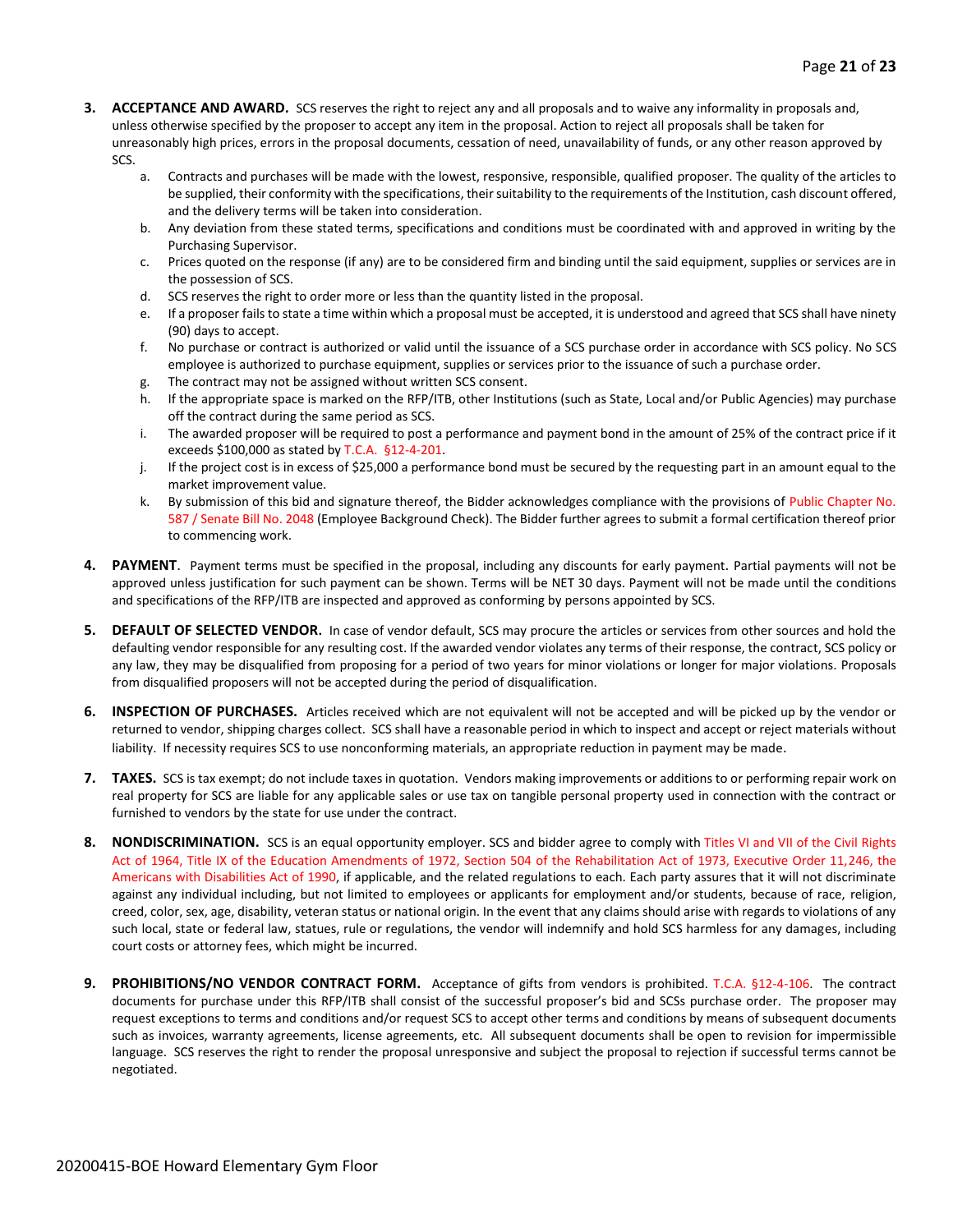- **10. PROHIBITION ON HIRING ILLEGAL IMMIGRANTS.** Tennessee Public Chapter No. 878 of 2006, T.C.A. §12-3-309, requires that Contractor attest in writing that Contractor will not knowingly utilize the services of illegal immigrants in the performance of this Contract and will not knowingly utilize the services of any subcontractor, if permitted under this Contract, who will utilize the services of illegal immigrants in the performance of this Contract. The attestation shall be made on the form, Attestation re Personnel Used in Contract Performance ("the Attestation"), which is attached and hereby incorporated by this reference.
- **11. SALES AND USE TAX.** Before the Purchase Order/Contract resulting from this RFP/ITB is signed, the apparent successful proposer must be registered with the Department of Revenue for the collection of Tennessee sales and use tax as required by T.C.A. §12-3-306.
- **12. ASSIGNMENT.** Neither the vendor nor SCS may assign this agreement without prior written consent of the other party.
- **13. LIABILITIES.** The vendor shall indemnify SCS against liability for any suits, actions or claims of any character arising from or relating to the performance under this agreement by the vendor or its subcontractors. SCS has no obligation for the payment of any judgement or the settlement of any claim made against the vendor or its subcontractors as a result of obligations under this contract.
- **14. APPLICABLE LAW.** Any contract shall be interpreted under the laws and statutes of the State of Tennessee. SCS does not enter into contracts which provide for mediation or arbitration. Any action arising from any contract made from this RFP/ITB shall be brought in the state courts in Sumner County, TN or in the United States Federal District Court for the Middle District of Tennessee.

Additionally, it is a violation of state statutes to purchase materials, supplies, services or any other item from a vendor that is a commissioner, official, employee or board member that has any financial or beneficial interest in such transaction, T.C.A. §12-4-101.

- **15. FUNDS**. The Proposer understands and accepts the non-appropriation of funds provision of SCS.
- **16. DATA PRIVACY AND SECURITY**. Personal Information (PI) includes but is not limited to that information protected by HIPAA, the HITECH Act, FERPA, or Gramm-Leach-Bliley) or such information which would allow a third party to gain access to the personal, medical or financial records of any of any party. Vendor represents and warrants that its collection, access, use, storage, disposal and disclosure of PI complies with all applicable federal and state privacy and data protection laws. Vendor represents and warrants that Vendor will maintain compliance with the SSAE 16 standard, and shall undertake any audits and risk assessments Vendor deems necessary to maintain compliance with SSAE16. If PI provided by SCS to Vendor is subject to FERPA. Vendor agrees that in its handling of FERPA data it will perform as a school official as that term is defined by FERPA regulations. Vendor acknowledges that its improper disclosure or redisclosure of PI covered by FERPA may, under certain circumstances, result in Vendor's exclusion from eligibility to contract with SCS for at least five (5) years. Vendor shall provide SCS with the name and contact information for an employee of Vendor who shall serve as SCS's primary security contact and shall be available to assist Customer twenty-four (24) hours per day, seven (7) days per week as a contact in resolving obligations associated with any security incident in which it is reasonably suspected that there has been a breach of information security. Vendor shall immediately mitigate or resolve any Security Incident, at Vendor's expense and in accordance with applicable privacy rights, laws, regulations and standards. Vendor shall reimburse SCS for actual costs incurred by SCS in responding to, and mitigating damages caused by, any Security Incident, including all costs of notice and/or remediation incurred under applicable law as a result of the Security Incident.
- **17. IRAN DIVESTMENT ACT.** By submission of this proposal, each proposer and each person signing on behalf of any proposer certified, and in the case of a joint proposal, each party thereto certifies as to its own organization, under penalty of perjury, that to the best of its knowledge and belief that each proposer is not on the list created pursuant to T.C.A. §12-12-106.
- **18. COMPLIANCE WITH CONDUCT STANDARDS**. Contractors shall be fully responsible for the conduct of its employees, subcontractors, representatives and agents. Loud or offensive music, language or behavior is unacceptable. Tobacco use of any type and vaping is prohibited on SCS property. Contact or interaction with staff or students is not allowed excepted between designated representatives of SCS and Contractor.